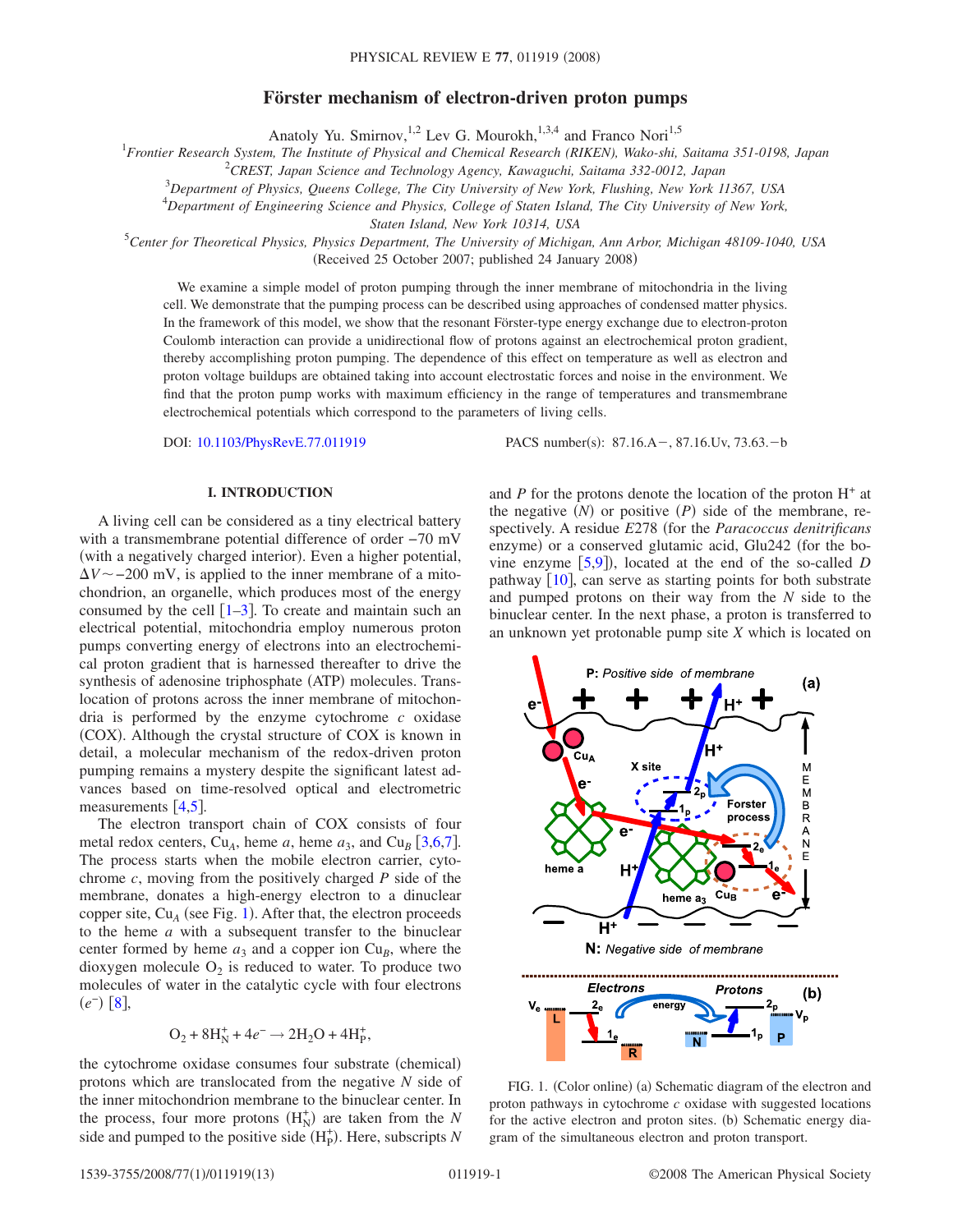the *P* side of the heme groups and electrostatically coupled to heme *a* and to the binuclear iron-copper center  $a_3/Cu_B$ [[4](#page-11-2)[,5](#page-11-3)]. On the final stage, the proton moves from the site  $X$  to the positive side of the membrane after uphill pumping. In the context of a pure electrostatic model proposed in Refs.  $[4,5]$  $[4,5]$  $[4,5]$  $[4,5]$ , the protonation of the site *X* leads to the equalization of electron energy levels in hemes  $a$  and  $a_3$  that facilitates a transfer of an electron from heme *a* to the binuclear center. This electron attracts a substrate proton which moves from the *N* side of the membrane to the site *X*, expelling the first, prepumped proton to the *P* side. Detailed density functional and electrostatics studies of this and other models have been performed in [[8,](#page-12-1)[11–](#page-12-4)[15](#page-12-5)]. However, a mechanism of *energy transmission from electrons to protons* resulting in a unidirectional translocation of protons against the concentration gradient is still uncertain. For better understanding of this phenomenon, it is useful to combine a comprehensive analysis of the energetic and spatial structure of enzymes with simple and physically transparent models.

In the present paper, we approach the problem taking into account the similarity of the electron-driven proton transfer to the quantum transport of electrons through nanostructures [[16](#page-12-6)]. The interaction between electrons and protons is described by a Coulomb potential, but, in addition to the standard electrostatic terms, we analyze effects of the Förstertype Coulomb exchange  $\lceil 17 \rceil$  $\lceil 17 \rceil$  $\lceil 17 \rceil$  on the resonant energy transduction between electron and proton subsystems. Each of the subsystems is supposed to have two active sites:  $1_e$ ,  $2_e$ for electrons, and  $1_p$ ,  $2_p$  for protons. We consider here the possibility when both electron sites belong to the same potential well, localized in the binuclear center  $a_3 / Cu_B$ , while both active proton states  $2<sub>p</sub>$  and  $1<sub>p</sub>$  can be ascribed to the pump center  $X$  (see Fig. [1](#page-0-0)). This positioning of active sites corresponds in some sense to the electrostatic model of Ref. [[5](#page-11-3)], based on time-resolved measurements of electron transfer in COX enzyme  $[4]$  $[4]$  $[4]$ .

During the Förster process, an electron moves from the state  $2_e$ , which has a higher energy, to the state  $1_e$ , with a lower energy; whereas a proton jumps from the lower-energy state  $1_p$  $1_p$  to the higher-energy state  $2_p$  (see Fig. 1). The same mechanism is responsible for the fluorescence resonant energy transfer (FRET) in biological systems  $[18]$  $[18]$  $[18]$ , as well as for the exciton transfer in condensed matter  $|19|$  $|19|$  $|19|$ .

The Förster term originates from the matrix element of the Coulomb electron-proton potential between the overlapping wave functions of the electron states  $2_e$  and  $1_e$ , and the overlapping wave functions of proton states  $1_p$  and  $2_p$  [[20](#page-12-10)]. Calculations show that this term is directly proportional to the product of the dipole moments of electron and proton two-level systems, also inversely proportional to the cube of the distance between the electron and proton sites, and requires us to satisfy resonant conditions for the energies of the electron and proton subsystems. Accordingly, the Förster term is much weaker than standard electrostatic terms. However, as a consequence of its overlapping origin, this term opens a new channel for *simultaneous* tunneling of electrons and protons, in addition to the *direct* tunneling. We demonstrate that it is the *Förster-type coupling* that results in an effective electron-proton energy transfer, followed by the proton pumping from the negative to the positive side of the inner mitochondria membrane.

The rest of the paper is structured as follows. Formulation of Hamiltonians and energetic spectra of the problem is presented in Sec. II. Expressions for electron and proton currents are obtained in Sec. III. In Sec. IV, we derive equations of motion for the density matrix. In Sec. V, these equations are solved numerically and the obtained dependencies of the proton current on temperature, electron, and proton voltage buildups, and deviation from the resonant conditions are discussed. Section VI contains our conclusions.

## **II. MODEL FORMULATION**

Electrons and protons on sites  $\sigma=1,2$  are characterized by the Fermi operators  $a^+_{\sigma}, a_{\sigma}$ , and  $b^+_{\sigma}, b_{\sigma}$ , respectively, with the corresponding populations,  $n_{\sigma} = a_{\sigma}^{\dagger} a_{\sigma}$  and  $N_{\sigma} = b_{\sigma}^{\dagger} b_{\sigma}$  (we interchangeably use the notation "site" = "state"). We assume that each electron site or proton site can be occupied by a single particle, so the maximal populations can be, at most, one electron on each one of the two separate electron sites, and, at most, one proton on each one of the two separate proton sites. To describe the continuous flow of carriers through the system, we assume that the electron site 2 is coupled to the left  $(L)$  reservoir, which serves as a source of electrons, and the electron site 1 is coupled to the right reservoir  $(R)$  playing the role of drain. At the same time, the proton site 1 can be populated when protons jump from the reservoir located on the negative  $(N)$  side of the membrane. On the positive side of the membrane, there is another proton reservoir which serves to depopulate the proton site  $2 \text{ [see]}$ Fig.  $1(b)$  $1(b)$ ]. In the framework of this model, here we neglect the couplings between the electron site 1 and the reservoir *L*, and between the site 2 and the reservoir *R*. We also neglect the tunneling between the proton site 1 and the positive side of the membrane  $(P)$ , as well as the tunneling between the proton site 2 and the negative side of the membrane (N).

The electrons in the reservoir (lead)  $\alpha$  ( $\alpha = L, R$ ) or the protons in the reservoir (lead)  $\beta$  ( $\beta = N, P$ ) can be characterized by additional parameters *k* and *q*, respectively, which have meanings of wave vectors in condensed matter physics. To describe the electronic and protonic sources and drains, we introduce the electron creation and annihilation operators in the  $\alpha$  lead as  $c_{k\alpha}^{\dagger}, c_{k\alpha}$ , and their proton counterparts for the  $\beta$  lead as  $d_{q\beta}^+$ ,  $d_{q\beta}$ . The number of electrons in the  $\alpha$  lead is determined by the operator  $\Sigma_k n_{k\alpha}$ , with  $n_{k\alpha} = c_{k\alpha}^{\dagger} c_{k\alpha}$ , whereas the proton population of the  $\beta$  lead is given by the operator  $\Sigma_q N_{q\beta}$ , with  $N_{q\beta} = d_{q\beta}^{\dagger} d_{q\beta}$ . It is well known that in real biological structures, couplings between the active sites 1, 2 and the reservoirs can be mediated by many bridge states, similar to the Cu<sub>A</sub> site and heme  $a$ , which can be subjected to conformational changes  $[21]$  $[21]$  $[21]$ . Conformation changes can also provide a selectivity in coupling between the active sites and the leads  $[2]$  $[2]$  $[2]$ .

### **A. Electron and proton Hamiltonians**

The Hamiltonian of the electron-proton system incorporates a term related to eigenenergies  $\epsilon_{\sigma}^{(0)}$ ,  $E_{\sigma}^{(0)}$  of electrons and protons, respectively, located on the sites  $\sigma=1,2$ , as well as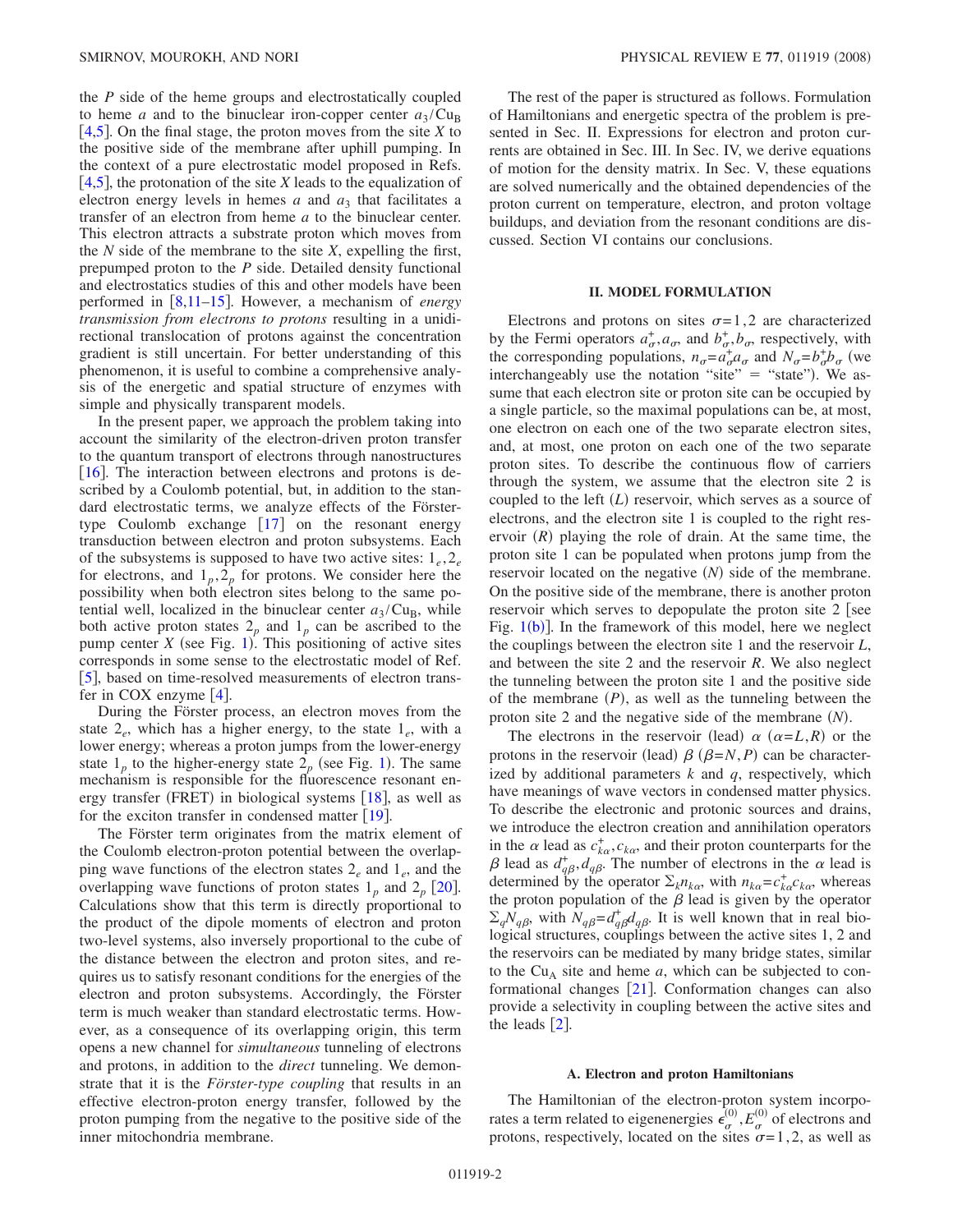a term describing electron and proton energies  $\epsilon_{k\alpha}$ ,  $E_{k\beta}$  of the leads  $\alpha = L, R$ ;  $\beta = N, P$ :

$$
H_{\text{init}} = \sum_{\sigma} \left( \epsilon_{\sigma}^{(0)} n_{\sigma} + E_{\sigma}^{(0)} N_{\sigma} \right) + \sum_{k\alpha} \epsilon_{k\alpha} c_{k\alpha}^{+} c_{k\alpha} + \sum_{q\beta} E_{q\beta} d_{q\beta}^{+} d_{q\beta}.
$$
\n(1)

The Hamiltonian  $H_{\text{dir}}$ ,

$$
H_{\rm dir} = -\Delta_a a_2^{\dagger} a_1 - \Delta_a^{\dagger} a_1^{\dagger} a_2 - \Delta_b b_2^{\dagger} b_1 - \Delta_b^{\dagger} b_1^{\dagger} b_2, \tag{2}
$$

is responsible for the direct tunneling of electrons and protons between the corresponding sites 1 and 2, with the rates  $\Delta_a$  and  $\Delta_b$ . Notice that the direct tunneling has a highly nonresonant character since the energy levels of the sites 1 and 2 are well separated:  $\epsilon_2^{(0)} - \epsilon_1^{(0)} \ge \Delta_a$ ,  $E_2^{(0)} - E_1^{(0)} \ge \Delta_b$ . To take into consideration the coupling of the active sites 1 and 2 to the corresponding reservoirs of electrons and protons, we introduce the tunneling Hamiltonian

<span id="page-2-3"></span>
$$
H_{\text{tun}} = -\sum_{k} t_{kR} c_{kR}^{+} a_1 - \sum_{k} t_{kL} c_{kR}^{+} a_2 - \sum_{q} T_{qN} d_{qN}^{+} b_1
$$

$$
-\sum_{q} T_{qP} d_{qP}^{+} b_2 + \text{H.c.}
$$
(3)

The Coulomb force plays the most important role in the process of energy transfer from the electron subsystem to protons. This interaction is determined by the Coulomb potential

$$
u(r_e, r_p, R) = -\frac{e^2}{4\pi\epsilon_0\epsilon_r|r_p - r_e + R|},
$$
\n(4)

<span id="page-2-0"></span>where  $r_e$ ,  $r_p$  are the electron and proton positions in their local frame of reference, and *R* is the distance between the electron and proton sites,  $R \ge r_e$ ,  $r_p$ . A direct electron-proton Coulomb attraction is determined by the energies  $u_{\sigma\sigma'}$  ( $\sigma$  $=1_e, 2_e$ ;  $\sigma' = 1_p, 2_p$ ). In addition, we take into account the repulsion of the two electrons located at the sites  $1_e$  and  $2_e$ (energy scale  $\sim u_e$ ) jointly with the repulsion of two protons localized on the sites  $1_p$  and  $2_p$  (an energy parameter  $u_p$ ). It should be noted that all energy characteristics  $u_{\sigma\sigma}$ ,  $u_e$ ,  $u_p$  are modified compared to their original values because of Coulomb interactions between the active sites and the electron and proton reservoirs. As a result, the Hamiltonian related to the direct Coulomb interaction has the form

$$
H_C^{(0)} = -\sum_{\sigma\sigma'} u_{\sigma\sigma'} n_{\sigma} N_{\sigma'} + u_e n_1 n_2 + u_p N_1 N_2.
$$
 (5)

#### **B. Förster term**

The direct Coulomb coupling between electrons and protons should be complemented by the Förster term,

$$
H_F = V_F a_1^{\dagger} a_2 b_2^{\dagger} b_1 + V_F^* a_2^{\dagger} a_1 b_1^{\dagger} b_2, \tag{6}
$$

which originates from the cross matrix element of the Coulomb potential  $(4)$  $(4)$  $(4)$ 

$$
V_F = -\left\langle 1_e 2_p \left| \frac{e^2}{4\pi\epsilon_0 \epsilon_r |r_p - r_e + R|} \right| 2_e 1_p \right\rangle. \tag{7}
$$

<span id="page-2-4"></span>This matrix element is taken over the electron-proton wave function  $|1_e2_p\rangle$ , with the electron being in the state  $1_e$  and the proton being in the state  $2_p$ , and the wave function  $|2_e1_p\rangle$ , with the electron being in the state  $2_e$  and the proton being in the state 1*p*. The Förster term can be significant in the case of an electron-proton resonance when the distance between the electron energy levels  $\epsilon_1$  and  $\epsilon_2$  is close to the separation of the proton energy levels  $E_1$  and  $E_2$ :  $\epsilon_2 - \epsilon_1 \approx E_2 - E_1$ . Therefore the states  $|1_e2_p\rangle$  and  $|2_e1_p\rangle$  have almost the same energy  $\epsilon_1 + E_2 \approx \epsilon_2 + E_1$ , that is favorable to transitions between these states. The contributions of the other cross elements of the electron-proton Coulomb attraction, such as  $\langle 2_e 1_p | u(r_e, r_p, R) | 1_e 2_p \rangle$ ,  $\langle 2_e 2_p | u(r_e, r_p, R) | 1_e 2_p \rangle$ , etc., which have a nonresonant character, are quite small  $\left[\sim V_F/(E_2)\right]$  $-E_1$ )  $\leq 1$  at  $E_2 - E_1 \sim 500$  meV,  $V_F \sim 1$  meV], and can be neglected. We consider here a situation where the wave functions  $1_e$ ,  $2_e$  represent the ground and the first excited state of the electron in a parabolic potential well which is placed a distance *R* from the proton potential well containing two proton states  $1_p, 2_p$ . Using the expansion  $(r=|\mathbf{r}| \ll R = |\mathbf{R}|)$ ,

$$
\frac{1}{|\mathbf{R} - \mathbf{r}|} = \frac{1}{R} \left( 1 - \frac{\mathbf{r} \cdot \mathbf{R}}{R^2} + 3 \frac{(\mathbf{r} \cdot \mathbf{R})^2}{R^4} - \frac{r^2}{R^2} + \cdots \right), \tag{8}
$$

we find that the matrix element  $V_F$  characterizing the strength of the Förster term is proportional to the product of the dipole moments,  $er_0$  and  $eR_0$ , of the electron and proton sites 1 and 2 and inversely proportional to the cubic power of the distance *R* between these sites:

$$
V_F = \frac{e^2}{2\pi\epsilon_0\epsilon_r} \frac{r_0 R_0}{R^3}.
$$
 (9)

<span id="page-2-2"></span>For a protein with a dielectric constant  $\epsilon_r$ =3 and the electron or proton wave function spreadings  $r_0=0.1$  nm and  $R_0$  $=0.01$  nm, we estimate the Förster matrix element as  $V_F$  $\approx$  1 meV, if the distance between the electron and proton sites  $R=1$  nm.

#### **C. Dissipative environment**

To account for the effects of a dissipative environment on the electron and proton transfer, we resort to the well-known model  $[22-24]$  $[22-24]$  $[22-24]$  where the polar medium surrounding the electron and proton active sites is represented by two systems of harmonic oscillators with the following Hamiltonian:

<span id="page-2-1"></span>
$$
H_B = \sum_j \left( \frac{p_j^2}{2m_j} + \frac{m_j \omega_j^2 x_j^2}{2} \right) + \sum_j \frac{m_j \omega_j^2 x_j \omega_j}{2} (n_2 - n_1)
$$
  
+ 
$$
\sum_j \left( \frac{P_j^2}{2M_j} + \frac{M_j \Omega_j^2 x_j^2}{2} \right) + \sum_j \frac{M_j \Omega_j^2 x_j \omega_j}{2} (N_1 - N_2).
$$
 (10)

Here  $\{x_i, p_j\}$  are positions and momenta of the oscillators coupled to the electron subsystem, whereas the variables  $\{X_i, P_j\}$  are related to the proton environment. The electron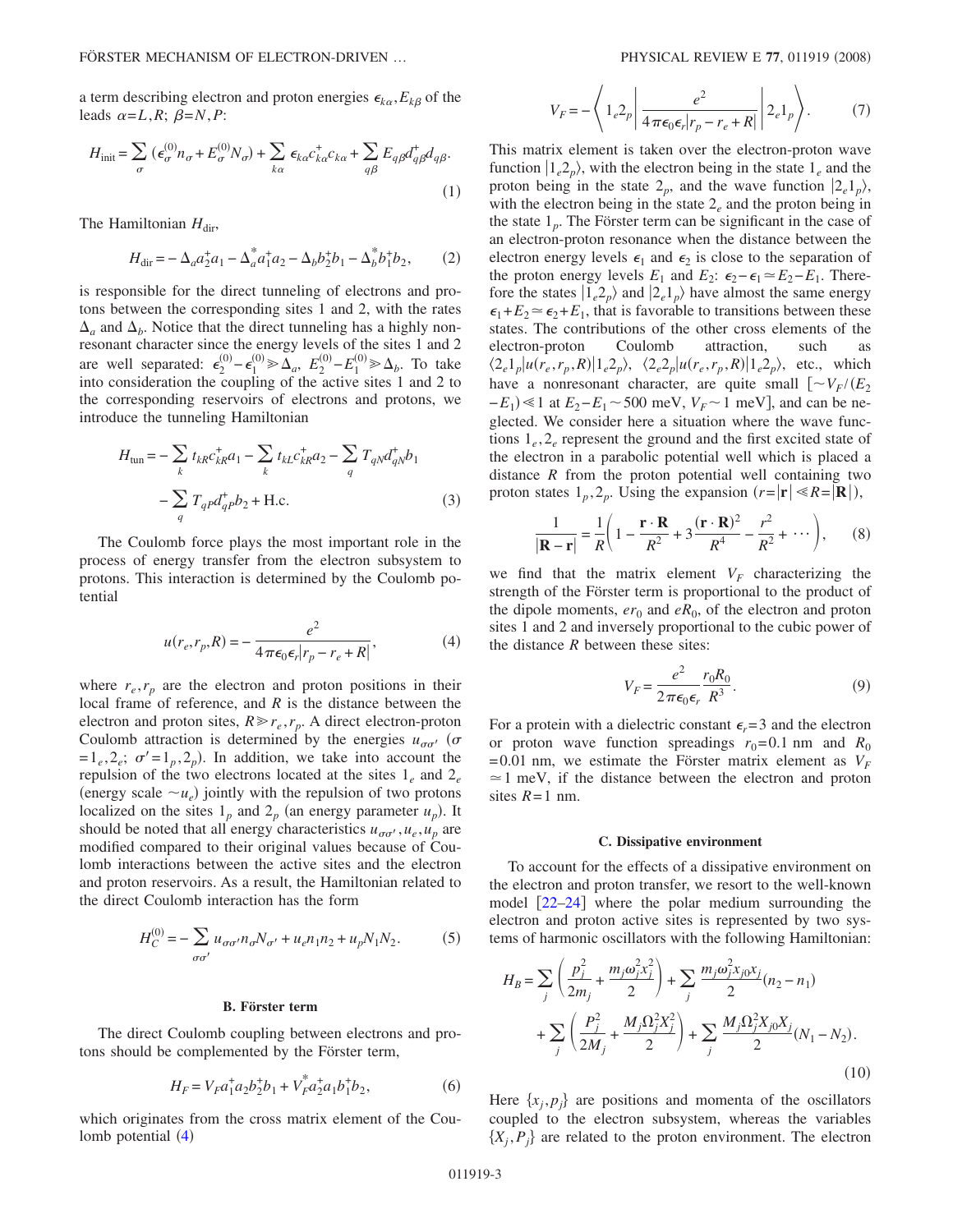and proton surroundings are characterized by their own sets of effective masses  $m_j$  and  $M_j$  as well as by the two sets of eigenfrequencies  $\omega_i$  and  $\Omega_i$ . The strengths of the couplings to the environments are determined by the shifts  $x_{i0}$  and  $X_{i0}$  of the equilibrium positions of the corresponding *j*th oscillator. The bath Hamiltonian, Eq.  $(10)$  $(10)$  $(10)$ , can be rewritten in the form

<span id="page-3-0"></span>
$$
H_B = \sum_j \left( \frac{p_j^2}{2m_j} + \frac{m_j \omega_j^2 [x_j + (1/2)x_{j0}(n_2 - n_1)]^2}{2} \right)
$$
  
+ 
$$
\sum_j \left( \frac{P_j^2}{2M_j} + \frac{M_j \Omega_j^2 [X_j + (1/2)X_{j0}(N_1 - N_2)]^2}{2} \right)
$$
  
- 
$$
\frac{1}{4} \lambda_a(n_1 + n_2) - \frac{1}{4} \lambda_b(N_1 + N_2),
$$
 (11)

where the parameters  $\lambda_a$  and  $\lambda_b$  are reorganization energies for the electron and proton environments,

$$
\lambda_a = \sum_j \frac{m_j \omega_j^2 x_{j0}^2}{2}, \quad \lambda_b = \sum_j \frac{M_j \Omega_j^2 x_{j0}^2}{2}.
$$
 (12)

The systems of independent harmonic oscillators are conveniently characterized by the spectral functions  $J_a(\omega)$  and  $J_b(\omega)$ , defined as

$$
J_a(\omega) = \sum_j \frac{m_j \omega_j^3 x_{j0}^2}{2} \delta(\omega - \omega_j),
$$
  

$$
J_b(\omega) = \sum_j \frac{m_j \Omega_j^3 X_{j0}^2}{2} \delta(\omega - \Omega_j),
$$
 (13)

so that

$$
\lambda_a = \int_0^\infty \frac{d\omega}{\omega} J_a(\omega), \quad \lambda_b = \int_0^\infty \frac{d\omega}{\omega} J_b(\omega). \tag{14}
$$

Correlations between the electron and proton environments are disregarded here. These correlations result in an additional electron-proton nonresonant interaction, which is much smaller than the direct Coulomb coupling terms. Besides that, the bath-mediated electron-proton interaction leads to a negligible broadening of electron and proton energy levels. We take into account the common origin of both environments choosing the same equilibrium temperature *T* and the similar reorganization energies,  $\lambda_a$ , and  $\lambda_b$ , for the electron and proton thermal baths. It should be noted that the real part of the complex dielectric permittivity of the polar medium, described by the Hamiltonian  $H_B$ , Eq. ([11](#page-3-0)), is incorporated into the dielectric constant  $\epsilon_r$ , which is involved in Eqs.  $(4)$  $(4)$  $(4)$  and  $(9)$  $(9)$  $(9)$ . At the same time the spectral functions  $J_a(\omega)$ ,  $J_b(\omega)$  are determined by the imaginary part of the same complex dielectric permittivity (see, for instance, Appendix A in Ref.  $[23]$  $[23]$  $[23]$ ).

## **D. Total Hamiltonian**

The total Hamiltonian of the system incorporates all the above-mentioned terms, as

<span id="page-3-1"></span>
$$
H = H_0 + \sum_{k\alpha} \epsilon_{k\alpha} c_{k\alpha}^+ c_{k\alpha} + \sum_{q\beta} E_{q\beta} d_{q\beta}^+ d_{q\beta} + V_F a_1^+ a_2 b_2^+ b_1
$$
  
+  $V_F^* a_2^+ a_1 b_1^+ b_2 - \Delta_a a_2^+ a_1 - \Delta_a^* a_1^+ a_2 - \Delta_b b_2^+ b_1 - \Delta_b^* b_1^+ b_2$   
-  $\sum_k t_{kR} c_{kR}^+ a_1 - \sum_k t_{kR}^+ a_1^+ c_{kR} - \sum_k t_{kL} c_{kL}^+ a_2 - \sum_k t_{kL}^+ a_2^+ c_{kL}$   
-  $\sum_q T_{qN} d_{qN}^+ b_1 - \sum_q T_{qN}^* b_1^+ d_{qN}$   
-  $\sum_q T_{qP} d_{qP}^+ b_2 - \sum_q T_{qP}^* b_2^+ d_{qP}$   
+  $\sum_j \left( \frac{p_j^2}{2m_j} + \frac{m_j \omega_j^2 [x_j + (1/2)x_{j0}(n_2 - n_1)]^2}{2} \right)$   
+  $\sum_j \left( \frac{P_j^2}{2M_j} + \frac{M_j \Omega_j^2 [X_j + (1/2)X_{j0}(N_1 - N_2)]^2}{2} \right)$ , (15)

where the Hamiltonian

<span id="page-3-2"></span>
$$
H_0 = \sum_{\sigma} \left( \epsilon_{\sigma} n_{\sigma} + E_{\sigma} N_{\sigma} \right) - \sum_{\sigma \sigma'} u_{\sigma \sigma'} n_{\sigma} N_{\sigma'} + u_e n_1 n_2 + u_p N_1 N_2
$$
\n(16)

is characterized by the renormalized energy levels,

$$
\epsilon_{\sigma} = \epsilon_{\sigma}^{(0)} - (1/4)\lambda_a, \quad E_{\sigma} = E_{\sigma}^{(0)} - (1/4)\lambda_b.
$$

Here the repulsion potentials,  $u_e$  and  $u_p$ , also incorporate shifts proportional to the corresponding reorganization energies,  $\lambda_a/2$  and  $\lambda_b/2$ . With the unitary transformation, *U*  $=\hat{U}_a \hat{U}_b$ , where

$$
\hat{U}_a = \exp\bigg[-(i/2)\sum_j p_j x_{j0}(n_1 - n_2)\bigg],
$$
  

$$
\hat{U}_b = \exp\bigg(-(i/2)\sum_j P_j X_{j0}(N_2 - N_1)\bigg),
$$

we can transform the Hamiltonian  $H$ , Eq.  $(15)$  $(15)$  $(15)$ , to the form

$$
H = H_0 + \sum_{k\alpha} \epsilon_{k\alpha} c_{k\alpha}^+ c_{k\alpha} + \sum_{q\beta} E_{q\beta} d_{q\beta}^+ d_{q\beta} + V_F a_1^+ a_2 b_2^+ b_1 e^{i\xi}
$$
  
+  $V_F^* e^{-i\xi} a_2^+ a_1 b_1^+ b_2 - \Delta_a e^{-i\xi_a} a_2^+ a_1 - \Delta_a^* a_1^+ a_2 e^{i\xi_a}$   
-  $\Delta_b b_2^+ b_1 e^{i\xi_b} - \Delta_b^* e^{-i\xi_b} b_1^+ b_2 - \sum_k t_{kR} e^{-(i/2)\xi_a} c_{kR}^+ a_1$   
-  $\sum_k t_{kR}^* a_1^+ c_{kR} e^{(i/2)\xi_a} - \sum_k t_{kL} c_{kL}^+ a_2 e^{(i/2)\xi_a}$   
-  $\sum_k t_{kL}^* e^{-(i/2)\xi_a} a_2^+ c_{kL} - \sum_q T_{qN} d_{qN}^+ b_1 e^{(i/2)\xi_b}$   
-  $\sum_q T_{qN}^* e^{-(i/2)\xi_b} b_1^+ d_{qN} - \sum_q T_{qP} e^{-(i/2)\xi_b} d_{qP}^+ b_2$   
-  $\sum_q T_{qP}^* b_2^+ d_{qP} e^{(i/2)\xi_b} + \sum_j \left( \frac{p_j^2}{2m_j} + \frac{m_j \omega_j^2 x_j^2}{2} \right)$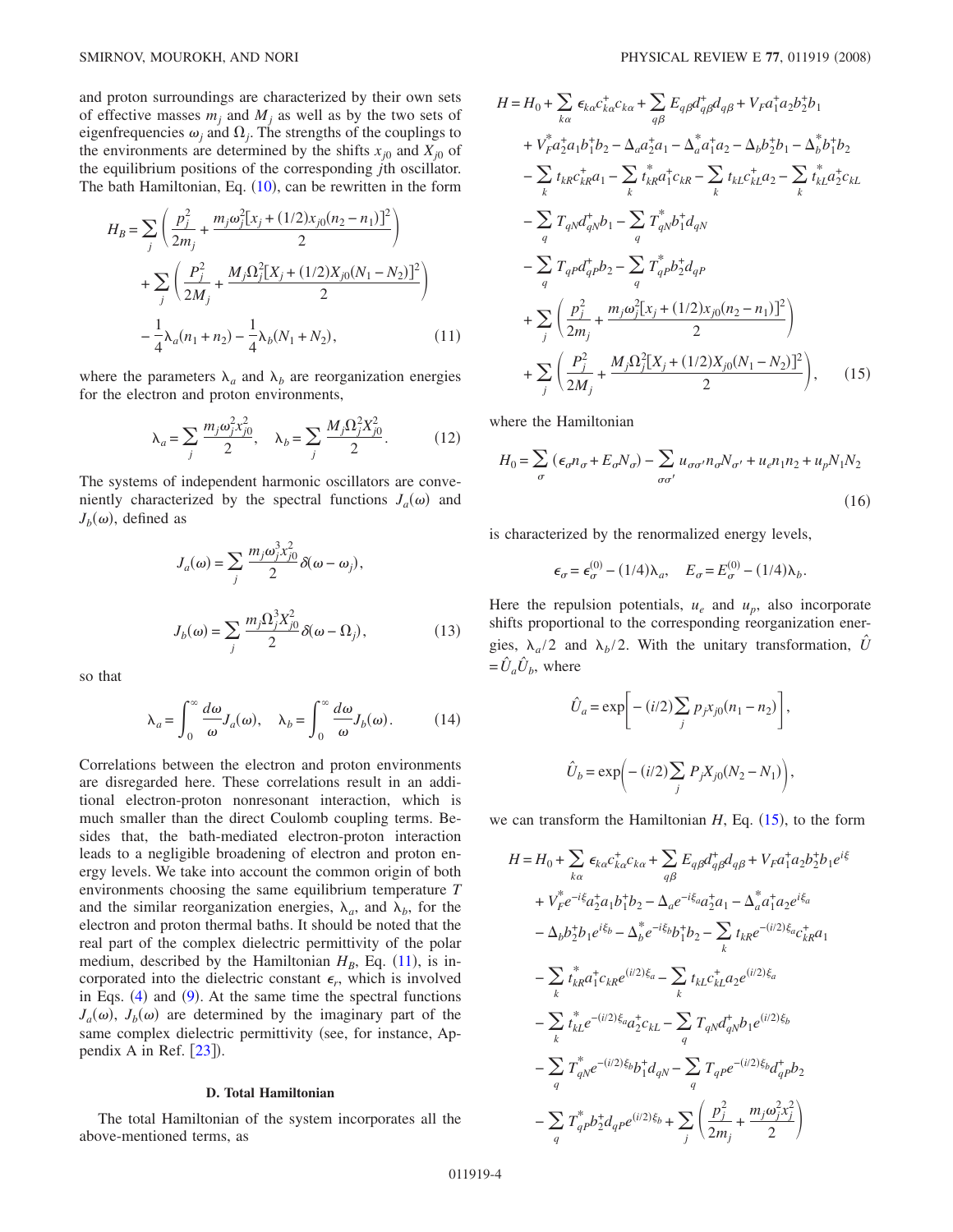FÖRSTER MECHANISM OF ELECTRON-DRIVEN ...

$$
+\sum_{j}\left(\frac{P_{j}^{2}}{2M_{j}}+\frac{M_{j}\Omega_{j}^{2}X_{j}^{2}}{2}\right),\tag{17}
$$

where

$$
\xi_a = (1/\hbar) \sum_j p_j x_{j0}, \quad \xi_b = (1/\hbar) \sum_j P_j X_{j0},
$$

are stochastic phases operators, and  $\xi = \xi_a + \xi_b$ . The result of this transformation follows from the fact that, for an arbitrary function  $\Phi[x_i, X_i]$ , the operator *U* produces a shift of the oscillator's positions:

$$
\hat{U}^+\Phi[x_j, X_j]\hat{U} = \Phi[x_j + (1/2)x_{j0}(n_1 - n_2),
$$
  

$$
X_j + (1/2)X_{j0}(N_2 - N_1)].
$$

In addition, this transformation results in phase factors for electron and proton amplitudes:

$$
\hat{U}_a^+ a_1 \hat{U}_a = e^{-(i/2)\xi_a} a_1, \quad \hat{U}_a^+ a_2 \hat{U}_a = e^{(i/2)\xi_a} a_2,
$$

and

$$
\hat{U}^+b_1\hat{U}=e^{(i/2)\xi_b}b_1,\quad \hat{U}^+b_2\hat{U}_b=e^{-(i/2)\xi_b}b_2.
$$

## **E. Combined electron-proton eigenstates and energy eigenvalues**

The electron-proton system with no leads can be characterized by 16 basis states of the Hamiltonian  $H_0$ :

<span id="page-4-0"></span>
$$
|1\rangle = |\text{Vac}\rangle, \quad |2\rangle = a_1^+ |\text{Vac}\rangle, \quad |3\rangle = a_2^+ |\text{Vac}\rangle,
$$
  

$$
|4\rangle = b_1^+ |\text{Vac}\rangle, \quad |5\rangle = b_2^+ |\text{Vac}\rangle,
$$
  

$$
|6\rangle = a_1^+ b_1^+ |\text{Vac}\rangle, \quad |7\rangle = a_1^+ b_2^+ |\text{Vac}\rangle, \quad |8\rangle = a_2^+ b_1^+ |\text{Vac}\rangle,
$$
  

$$
|9\rangle = a_2^+ b_2^+ |\text{Vac}\rangle, \quad |10\rangle = a_1^+ a_2^+ |\text{Vac}\rangle, \quad |11\rangle = a_1^+ a_2^+ b_1^+ |\text{Vac}\rangle,
$$
  

$$
|12\rangle = a_1^+ a_2^+ b_2^+ |\text{Vac}\rangle, \quad |15\rangle = a_2^+ b_1^+ b_2^+ |\text{Vac}\rangle,
$$
  

$$
|16\rangle = a_1^+ a_2^+ b_1^+ b_2^+ |\text{Vac}\rangle.
$$
 (18)

Here,  $\langle \text{Vac} \rangle$  represents the vacuum state, when both electron active sites and both proton sites are empty, whereas, for example, the state  $|7\rangle = a_1^{\dagger} b_2^{\dagger} | \text{Vac} \rangle$  corresponds to the case when one electron is located on the site  $1_e$  and one proton is located on the site  $2_p$ . The state  $|8\rangle = a_2^{\dagger} b_1^{\dagger} |\text{Vac}\rangle$  is related to the opposite situation with a single electron on the site  $2_e$  and one proton on the site  $1<sub>p</sub>$ . It should be also noted that any arbitrary operator  $A$  of the electron-proton system can be represented as an expansion in terms of the basis Heisenberg matrices  $\rho_m^n = |m\rangle\langle n| \ (m, n = 1, \ldots, 16)$ :  $\mathcal{A} = \sum_{m,n} \mathcal{A}_{mn} \rho_m^n$ . We will also use notations  $\rho_m \equiv \rho_m^m$  for the diagonal operator. Thus the operators  $\{a_1, a_2, b_1, b_2\}$  can be represented as

<span id="page-4-1"></span>
$$
a_1 = \rho_1^2 + \rho_4^6 + \rho_5^7 + \rho_3^{10} + \rho_8^{11} + \rho_9^{12} + \rho_{13}^{14} + \rho_{15}^{16},
$$

$$
a_2 = \rho_1^3 + \rho_4^8 + \rho_5^9 - \rho_2^{10} - \rho_6^{11} - \rho_7^{12} + \rho_{13}^{15} - \rho_{14}^{16},
$$
  
\n
$$
b_1 = \rho_1^4 + \rho_2^6 + \rho_3^8 + \rho_{10}^{11} + \rho_5^{13} + \rho_7^{14} + \rho_9^{15} + \rho_{12}^{16},
$$
  
\n
$$
b_2 = \rho_1^5 + \rho_2^7 + \rho_3^9 + \rho_{10}^{12} - \rho_4^{13} - \rho_6^{14} - \rho_8^{15} - \rho_{11}^{16}. \tag{19}
$$

The Förster operator in the Hamiltonian  $H$ , Eq.  $(17)$  $(17)$  $(17)$ , given by  $a_1^{\dagger} a_2 b_2^{\dagger} b_1$ , is responsible for the electron transition *from* the electron site  $2_e$  *to* the site  $1_e$  accompanied by the *simultaneous* proton transfer *from* the proton site  $1<sub>p</sub>$  *to* the site  $2<sub>p</sub>$ . In the basis introduced above, the Förster process corresponds to the transition of the electron-proton system from the state  $|8\rangle$  to the state  $|7\rangle$ :  $a_1^{\dagger}a_2b_2^{\dagger}b_1=|7\rangle$   $\langle 8| = \rho_7^8$ . Using the eigenfunctions, Eq.  $(18)$  $(18)$  $(18)$ , we can rewrite the Hamiltonian  $H_0$ in a simple diagonal form:

$$
H_0 = \sum_{m=1}^{16} \varepsilon_m \rho_m,
$$
 (20)

with the following energy spectrum:

$$
\varepsilon_{1} = 0, \quad \varepsilon_{2} = \epsilon_{1}, \quad \varepsilon_{3} = \epsilon_{2}, \quad \varepsilon_{4} = E_{1},
$$
\n
$$
\varepsilon_{5} = E_{2}, \quad \varepsilon_{6} = \epsilon_{1} + E_{1} - u_{11},
$$
\n
$$
\varepsilon_{7} = \epsilon_{1} + E_{2} - u_{12}, \quad \varepsilon_{8} = \epsilon_{2} + E_{1} - u_{21},
$$
\n
$$
\varepsilon_{9} = \epsilon_{2} + E_{2} - u_{22}, \quad \varepsilon_{10} = \epsilon_{1} + \epsilon_{2} + u_{e},
$$
\n
$$
\varepsilon_{11} = \epsilon_{1} + \epsilon_{2} + E_{1} - u_{11} - u_{21} + u_{e},
$$
\n
$$
\varepsilon_{12} = \epsilon_{1} + \epsilon_{2} + E_{2} - u_{12} - u_{22} + u_{e},
$$
\n
$$
\varepsilon_{13} = E_{1} + E_{2} + u_{p}, \quad \varepsilon_{14} = \epsilon_{1} + E_{1} + E_{2} - u_{11} - u_{12} + u_{p},
$$
\n
$$
\varepsilon_{15} = \epsilon_{2} + E_{1} + E_{2} - u_{21} - u_{22} + u_{p},
$$
\n
$$
\varepsilon_{16} = \epsilon_{1} + \epsilon_{2} + E_{1} + E_{2} - u_{11} - u_{12} - u_{21} - u_{22} + u_{e} + u_{p}.
$$
\n(21)

For the Förster component of the Hamiltonian  $H_F$ , and for the Hamiltonian  $H_{\text{dir}}$  describing the direct tunneling between the sites  $1_e$ ,  $2_e$  and  $1_p$ ,  $2_p$ , we obtain the expressions

 $H_F = V_F \rho_7^8 e^{i\xi} + V_F^* e^{-i\xi} \rho_8^7$ 

and

$$
H_{\text{dir}} = -\Delta_a e^{-i\xi_a} (\rho_3^2 + \rho_8^6 + \rho_9^7 + \rho_{15}^{14})
$$
  
\n
$$
-\Delta_a^*(\rho_2^3 + \rho_6^8 + \rho_7^9 + \rho_{14}^{15}) e^{i\xi_a}
$$
  
\n
$$
-\Delta_b(\rho_5^4 + \rho_7^6 + \rho_9^8 + \rho_{12}^{11}) e^{i\xi_b}
$$
  
\n
$$
-\Delta_b^* e^{-i\xi_b} (\rho_4^5 + \rho_6^7 + \rho_8^9 + \rho_{11}^{12}).
$$
\n(23)

 $\frac{7}{8}$  (22)

It should be noted that the operators  $H_F$  and  $H_{\text{dir}}$  are nondiagonal.

### **III. ELECTRON AND PROTON CURRENTS**

The transfer of electrons (protons) can be quantitatively characterized by the particle current flows between left and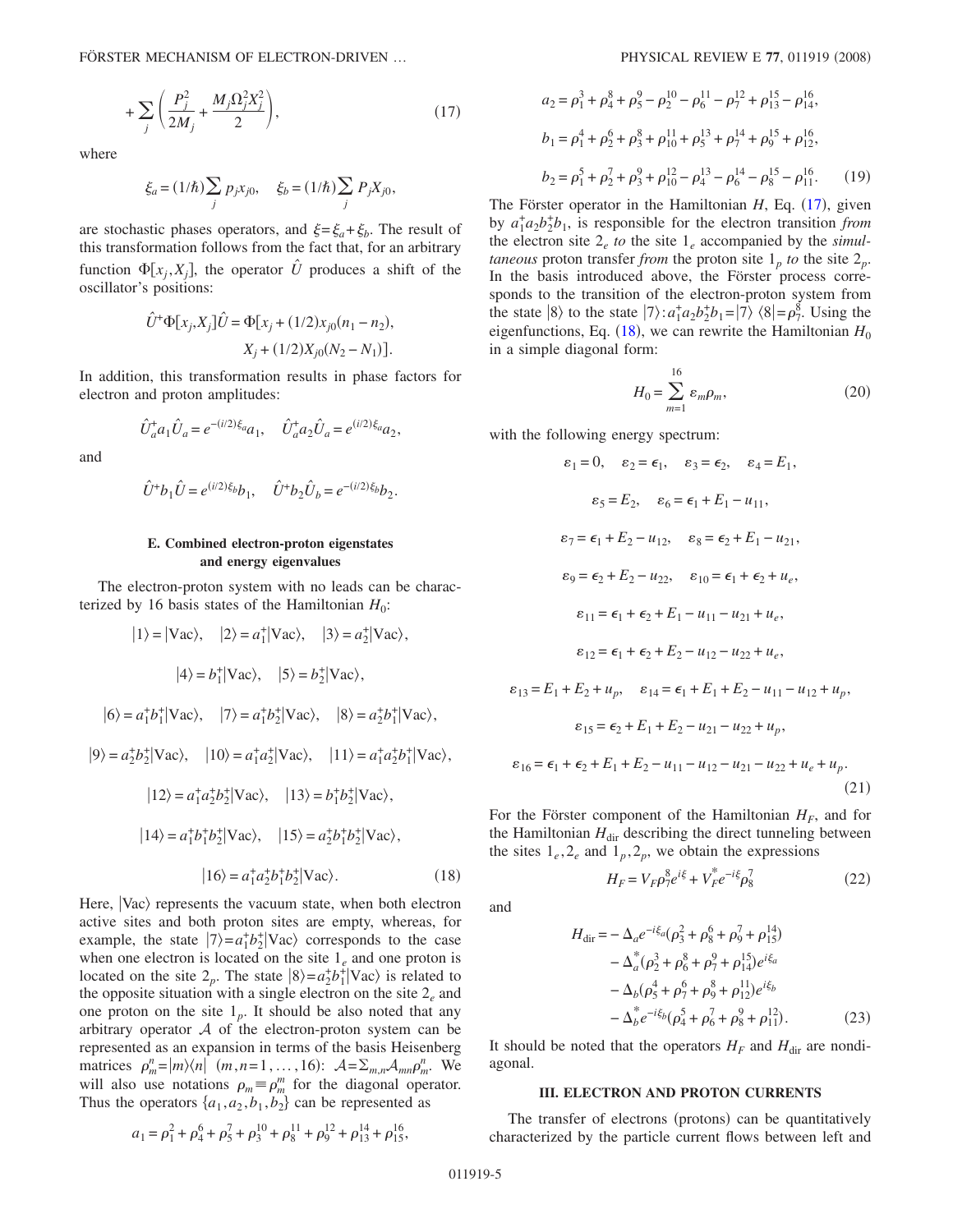<span id="page-5-2"></span>right (negative and positive) reservoirs,  $i_{\alpha}$  ( $I_{\beta}$ ), which are defined as

$$
i_{\alpha} = \frac{d}{dt} \sum_{k} \langle c_{k\alpha}^{+} c_{k\alpha} \rangle, \quad I_{\beta} = \frac{d}{dt} \sum_{q} \langle d_{q\beta}^{+} d_{q\beta} \rangle, \tag{24}
$$

<span id="page-5-0"></span>with indices  $\alpha = L$ , *R* and  $\beta = N$ , *P*. Taking into account the equations for electron and protons amplitudes in the leads,

$$
i\dot{c}_{kL} = \epsilon_{kL}c_{kL} - t_{kL}a_2e^{(i/2)\xi_a},
$$
  
\n
$$
i\dot{c}_{kR} = \epsilon_{kR}c_{kL} - t_{kR}e^{-(i/2)\xi_a}a_1,
$$
  
\n
$$
i\dot{d}_{qN} = E_{qN}d_{qN} - T_{qN}b_1e^{(i/2)\xi_b},
$$
  
\n
$$
i\dot{d}_{qP} = E_{qP}d_{qP} - T_{qP}e^{-(i/2)\xi_b}b_2,
$$
\n(25)

we obtain for the currents,

$$
i_L = i \sum_k t_{kL} \langle c_{kL}^+ a_2 e^{(i/2)\xi_a} \rangle + \text{H.c.};
$$
  
\n
$$
i_R = i \sum_k t_{kR} \langle e^{-(i/2)\xi_a} c_{kR}^+ a_1 \rangle + \text{H.c.};
$$
  
\n
$$
I_N = i \sum_q T_{qN} \langle d_{qN}^+ b_1 e^{(i/2)\xi_b} \rangle + \text{H.c.};
$$
  
\n
$$
I_P = i \sum_q T_{qP} \langle e^{-(i/2)\xi_b} d_{qP}^+ b_2 \rangle + \text{H.c.}
$$
 (26)

<span id="page-5-1"></span>It follows from Eq.  $(25)$  $(25)$  $(25)$  that the leads' responses are described by the formulas

$$
c_{kL} = c_{kL}^{(0)} - t_{kL} \int dt_1 g_{kL}^r(t, t_1) a_2(t_1) e^{(i/2)\xi_a(t_1)},
$$
  

$$
d_{qN} = d_{qN}^{(0)} - T_{qN} \int dt_1 g_{qN}^R(t, t_1) b_1(t_1) e^{(i/2)\xi_b(t_1)},
$$
 (27)

etc., where

$$
g_{k\alpha}^r(t,t_1) = -ie^{-i\epsilon_{k\alpha}(t-t_1)}\theta(t-t_1),
$$
  

$$
g_{q\beta}^R(t,t_1) = -ie^{-iE_{q\beta}(t-t_1)}\theta(t-t_1)
$$

are the retarded Green functions of electrons and protons in the leads,  $c_{k\alpha}^{(0)}$ ,  $d_{q\beta}^{(0)}$  $\alpha_B^{(0)}$  are unperturbed electron and proton operators in the electron reservoir  $\alpha$  and in the proton lead  $\beta$ , respectively, and  $\theta(\tau)$  is the Heaviside step function. Within our model, we assume that electrons and protons in the leads are characterized by the Fermi distributions,

$$
f_{\alpha}(\epsilon_{k\alpha}) = \left[\exp\left(\frac{\epsilon_{k\alpha} - \mu_{\alpha}}{T}\right) + 1\right]^{-1},
$$
  

$$
F_{\beta}(E_{q\beta}) = \left[\exp\left(\frac{E_{q\beta} - \mu_{\beta}}{T}\right) + 1\right]^{-1},
$$

respectively, having the same temperature  $T$  ( $k_B$ =1). However, the chemical potentials of electrons in the left  $(\mu_L)$  and

in the right  $(\mu_R)$  lead, as well as chemical potentials of the protons from the negative side of the membrane  $(\mu_N)$  and from the positive one  $(\mu_P)$ , can be different in the nonequilibrium case:

$$
\mu_L = \mu_a + V_e, \quad \mu_R = \mu_a, \quad \mu_N = \mu_b, \quad \mu_P = \mu_b + V_p,
$$

where  $V_e$  and  $V_p$  are electron and proton voltage buildups,  $\mu_a$ and  $\mu_b$  are equilibrium chemical potentials of the electron and proton reservoirs, respectively. Notice that the absolute value of the electron charge,  $|e|$ , is included into the definitions of voltages  $V_e$ ,  $V_p$ , which are measured here in millielectron volts (meV). Thus the correlators of the unperturbed operators are given by

$$
\langle c_{k\alpha}^{(0)+}(t)c_{k\alpha}^{(0)}(t_1)\rangle = f_{k\alpha}(\epsilon_{k\alpha})e^{i\epsilon_{k\alpha}(t-t_1)},
$$
  

$$
\langle d_{q\beta}^{(0)+}(t)d_{q\beta}^{(0)}(t_1)\rangle = F_{q\beta}(E_{q\alpha})e^{iE_{q\alpha}(t-t_1)}.
$$
 (28)

In the wide-band limit, it is convenient to introduce frequency-independent densities of electron (proton) states,  $\gamma_\alpha \left( \Gamma_\beta \right)$ , as

$$
\gamma_{\alpha} = 2\pi \sum_{k} |t_{k\alpha}|^2 \delta(\omega - \epsilon_{k\alpha}); \quad \Gamma_{\beta} = 2\pi \sum_{q} |T_{q\beta}|^2 \delta(\omega - E_{q\beta}).
$$
\n(29)

It should be noted that the currents  $i_{\alpha}$  and  $I_{\beta}$  are involved in the equations for the averaged populations derived from the Hamiltonian, Eq. ([17](#page-3-1)),

$$
\langle \dot{n}_{1} \rangle = -iV_{F} \langle a_{1}^{+}a_{2}b_{2}^{+}b_{1}e^{i\xi} \rangle + iV_{F}^{*} \langle e^{-i\xi}a_{2}^{+}a_{1}b_{1}^{+}b_{2} \rangle + i\Delta_{a}^{*} \langle a_{1}^{+}a_{2}e^{i\xi_{a}} \rangle
$$
  
\n
$$
-i\Delta_{a} \langle e^{-i\xi_{a}}a_{2}^{+}a_{1} \rangle - i_{R};
$$
  
\n
$$
\langle \dot{n}_{2} \rangle = iV_{F} \langle a_{1}^{+}a_{2}b_{2}^{+}b_{1}e^{i\xi} \rangle - iV_{F}^{*} \langle e^{-i\xi_{a}}a_{2}^{+}a_{1}b_{1}^{+}b_{2} \rangle + i\Delta_{a} \langle e^{-i\xi_{a}}a_{2}^{+}a_{1} \rangle
$$
  
\n
$$
-i\Delta_{a}^{*} \langle a_{1}^{+}a_{2}e^{i\xi_{a}} \rangle - i_{L};
$$
  
\n
$$
\langle \dot{N}_{1} \rangle = iV_{F} \langle a_{1}^{+}a_{2}b_{2}^{+}b_{1}e^{i\xi} \rangle - iV_{F}^{*} \langle e^{-i\xi_{a}}a_{2}^{+}a_{1}b_{1}^{+}b_{2} \rangle + i\Delta_{b}^{*} \langle e^{-i\xi_{b}}b_{1}^{+}b_{2} \rangle
$$
  
\n
$$
-i\Delta_{b} \langle b_{2}^{+}b_{1}e^{i\xi_{b}} \rangle - I_{N};
$$
  
\n
$$
\langle \dot{N}_{2} \rangle = -iV_{F} \langle a_{1}^{+}a_{2}b_{2}^{+}b_{1}e^{i\xi} \rangle + iV_{F}^{*} \langle e^{-i\xi_{a}}a_{2}^{+}a_{1}b_{1}^{+}b_{2} \rangle
$$

$$
+i\Delta_b \langle b_2^+ b_1 e^{i\xi_b} \rangle - i\Delta_b^* \langle e^{-i\xi_b} b_1^+ b_2 \rangle - I_P. \tag{30}
$$

Here, the brackets  $\langle \ldots \rangle$  denote averaging over the equilibrium states of electron and proton reservoirs, complemented by the averaging over fluctuations of both dissipative environments. It is evident that in the steady-state regime, when the time derivatives of all populations are zero, the electron and proton currents are determined by the Förster process and by the direct tunneling:

$$
i_L = -i_R = iV_F \langle a_1^{\dagger} a_2 b_2^{\dagger} b_1 e^{i\xi} \rangle - iV_F^* \langle e^{-i\xi} a_2^{\dagger} a_1 b_1^{\dagger} b_2 \rangle
$$
  
+  $i\Delta_a \langle e^{-i\xi_a} a_2^{\dagger} a_1 \rangle - i\Delta_a^* \langle a_1^{\dagger} a_2 e^{i\xi_a} \rangle$ ,  

$$
I_N = -I_P = iV_F \langle a_1^{\dagger} a_2 b_2^{\dagger} b_1 e^{i\xi} \rangle - iV_F^* \langle e^{-i\xi} a_2^{\dagger} a_1 b_1^{\dagger} b_2 \rangle
$$
  
+  $i\Delta_b^* \langle e^{-i\xi_b} b_1^{\dagger} b_2 \rangle - i\Delta_b \langle b_2^{\dagger} b_1 e^{i\xi_b} \rangle$ . (31)

We assume that the Förster energy  $V_F$ , the direct tunneling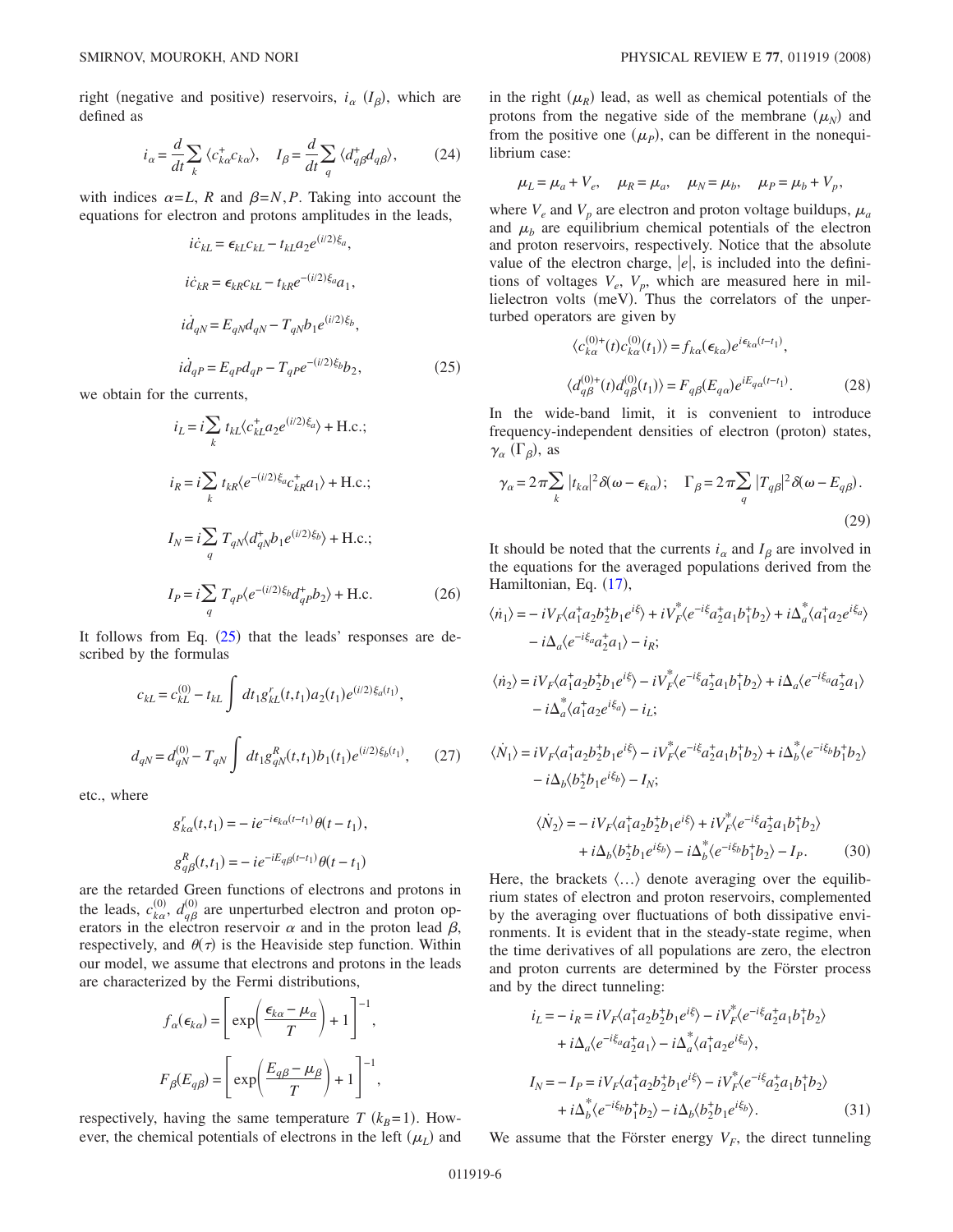rates,  $\Delta_a$  and  $\Delta_b$ , as well as the rates  $\gamma_\alpha$  and  $\Gamma_\beta$ , which describe the tunneling between the active sites and the reservoirs, are small enough compared to a parameter  $\sqrt{\lambda}T$ which defines a characteristic energy scale of the noise operator  $\xi = \xi_a + \xi_b$ , with a *combined reorganization energy* 

$$
\lambda = \lambda_a + \lambda_b.
$$

Then, all calculations can be done with an accuracy up to second order in the Förster energy,  $|V_F|^2$ , and up to second order for the direct tunneling rates,  $|\Delta_a|^2$  and  $|\Delta_b|^2$ . The electron (proton) current consists of two components,  $i_{\alpha F}$  ( $I_{\beta F}$ ), related to the Förster process, and  $i_{\alpha, \text{dir}}$  ( $I_{\beta, \text{dir}}$ ), describing the contributions of direct tunneling to the electron (proton) flow. The Förster components of the electron and proton currents are given by the same expression (up to the total sign):

$$
i_{RF} = -i_{LF} = I_{PF} = -I_{NF} = iV_F^*(e^{-i\xi}\rho_8^7) - iV_F(\rho_7^8 e^{i\xi}).
$$
 (32)

<span id="page-6-3"></span><span id="page-6-1"></span>The direct electron (proton) current  $i_{R,\text{dir}}$  ( $I_{N,\text{dir}}$ ) is proportional to the tunneling rate  $\Delta_a$  ( $\Delta_b$ ):

$$
i_{R,dir} = -i_{L,dir} = i\Delta_a^*(\rho_2^3 + \rho_6^8 + \rho_7^9 + \rho_{14}^{15})e^{i\xi_a}\rangle + \text{H.c.},
$$
  

$$
I_{N,dir} = -I_{P,dir} = i\Delta_b^*(e^{-i\xi_b}(\rho_4^5 + \rho_6^7 + \rho_8^9 + \rho_{11}^{12})\rangle + \text{H.c.}
$$
  
(33)

### **A. Calculation of the Förster current**

To calculate the Förster component of the current up to second order in the energy  $V_F$ , we derive the Heisenberg equation for the operator  $\rho_7^8$  neglecting the coupling to the reservoirs and the direct tunneling:

$$
i\frac{d}{dt}\rho_7^8 = \delta\rho_7^8 + V_F^* e^{-i\xi} (\rho_7 - \rho_8),\tag{34}
$$

<span id="page-6-0"></span>where  $\delta$  is the detuning between the electron and proton energy levels,

$$
\delta = \varepsilon_8 - \varepsilon_7 = \varepsilon_2 - \varepsilon_1 - E_2 + E_1 - u_{21} + u_{12}.\tag{35}
$$

<span id="page-6-4"></span>The solution of Eq.  $(34)$  $(34)$  $(34)$ ,

$$
\rho_7^8(t) = -iV_F^* \int_{-\infty}^t dt_1 e^{-i\delta(t-t_1)} e^{-i\xi(t_1)} [\rho_7(t_1) - \rho_8(t_1)], \quad (36)
$$

should be substituted in Eq.  $(32)$  $(32)$  $(32)$  for the current  $i_{RF}$ ,

<span id="page-6-2"></span>
$$
i_{RF} = -|V_F|^2 \int_{-\infty}^t dt_1 e^{-i\delta(t-t_1)} \langle e^{-i\xi(t_1)} e^{i\xi(t)} \rangle \langle \rho_7 - \rho_8 \rangle (t_1) + \text{H.c.}
$$
\n(37)

Here, we separate the averaging of the environment phases  $\xi = \xi_a + \xi_b$  from the operators of the electron-proton subsystem. For independent electron and proton environments, when

$$
\langle e^{-i\xi(t_1)}e^{i\xi(t)}\rangle = \langle e^{-i\xi_a(t_1)}e^{i\xi_a(t)}\rangle \langle e^{-i\xi_b(t_1)}e^{i\xi_b(t)}\rangle,
$$

we can also calculate the electron and proton functionals separately. In particular, for the electronic environment char-

acterized by the operator  $\xi_a = \sum_j x_{j0} p_j$  (from here on  $\hbar = 1$ ) we obtain the relation

$$
\exp\{-i\xi_a(t)\}\exp\{i\xi_a(t_1)\} = \exp\{-i[\xi_a(t) - \xi_a(t_1)]\}
$$
  
 
$$
\times \exp\{(1/2)[\xi_a(t), \xi_a(t_1)]_-\},
$$

where the commutator,

$$
(1/2)[\xi_a(t), \xi_a(t_1)]_ = -i \sum_j m_j \omega_j x_{j0}^2 \sin \omega_j(t - t_1),
$$

is determined using the free-evolving oscillator operators,

$$
x_j(t) = x_j(t_1)\cos \omega_j(t - t_1) + \frac{p_j}{m_j\omega_j}\sin \omega_j(t - t_1),
$$
  

$$
p_j(t) = p_j(t_1)\cos \omega_j(t - t_1) - m_j\omega_jx_j\sin \omega_j(t - t_1).
$$

For the Gaussian statistics of the system of independent oscillators, the characteristic functional has the form

$$
\langle \exp\{-i[\xi_a(t)-\xi_a(t_1)]\}\rangle = \exp\left\{-\langle \xi_a^2\rangle + \frac{1}{2}\langle [\xi_a(t),\xi_a(t_1)]_+\rangle\right\},
$$

with

$$
\frac{1}{2}\langle \left[\xi_a(t), \xi_a(t_1)\right]_+\rangle = \sum_j x_{j0}^2 \frac{1}{2} \langle \left[p_j(t), p_j(t_1)\right]_+\rangle
$$

$$
= \sum_j \langle p_j^2 \rangle x_{j0}^2 \cos \omega_j(t - t_1).
$$

Taking into account the expression for the equilibrium dispersion of the *j*th-oscillator momentum,  $\binom{2}{i}$  $=(m_j\omega_j/2)\coth(\omega_j/2T)$ , we obtain the well-known expres-sion [[23](#page-12-14)] for the functional  $\langle e^{-i\xi_a(t)} e^{i\xi_a(t_1)} \rangle$ :

$$
\langle \exp\{-i\xi_a(t)\} \exp\{i\xi_a(t_1)\}\rangle = \exp\{-iW_{1a}(t)\} \exp\{-W_{2a}(t)\},\tag{38}
$$

where

$$
W_{1a}(t) = \sum_{j} \frac{m_j \omega_j x_{j0}^2}{2} \sin \omega_j t = \int_0^\infty d\omega \frac{J_a(\omega)}{\omega^2} \sin \omega t, \tag{39}
$$

and

$$
W_{2a}(t) = \sum_{j} \frac{m_j \omega_j x_{j0}^2}{2} \coth\left(\frac{\omega_j}{2T}\right) (1 - \cos \omega_j t)
$$

$$
= \int_0^\infty d\omega \frac{J_a(\omega)}{\omega^2} \coth\left(\frac{\omega}{2T}\right) (1 - \cos \omega t). \quad (40)
$$

Similar relations between  $W_{1b}(t)$ ,  $W_{2b}(t)$  and the spectral function  $J_b(\omega)$  take place for the proton dissipative environment. Notice that for this model, the effects of the electrons and protons on the environments are disregarded. In the semiclassical approximation  $(T \ge \omega)$  and for slow enough fluctuations of the environments  $(\omega t \ll 1)$ , the functions  $W_{1a}(t)$ ,  $W_{2a}(t)$  have simple forms,

$$
W_{1a}(t) = \lambda_a t, \quad W_{2a}(t) = \lambda_a T t^2.
$$

Thus we have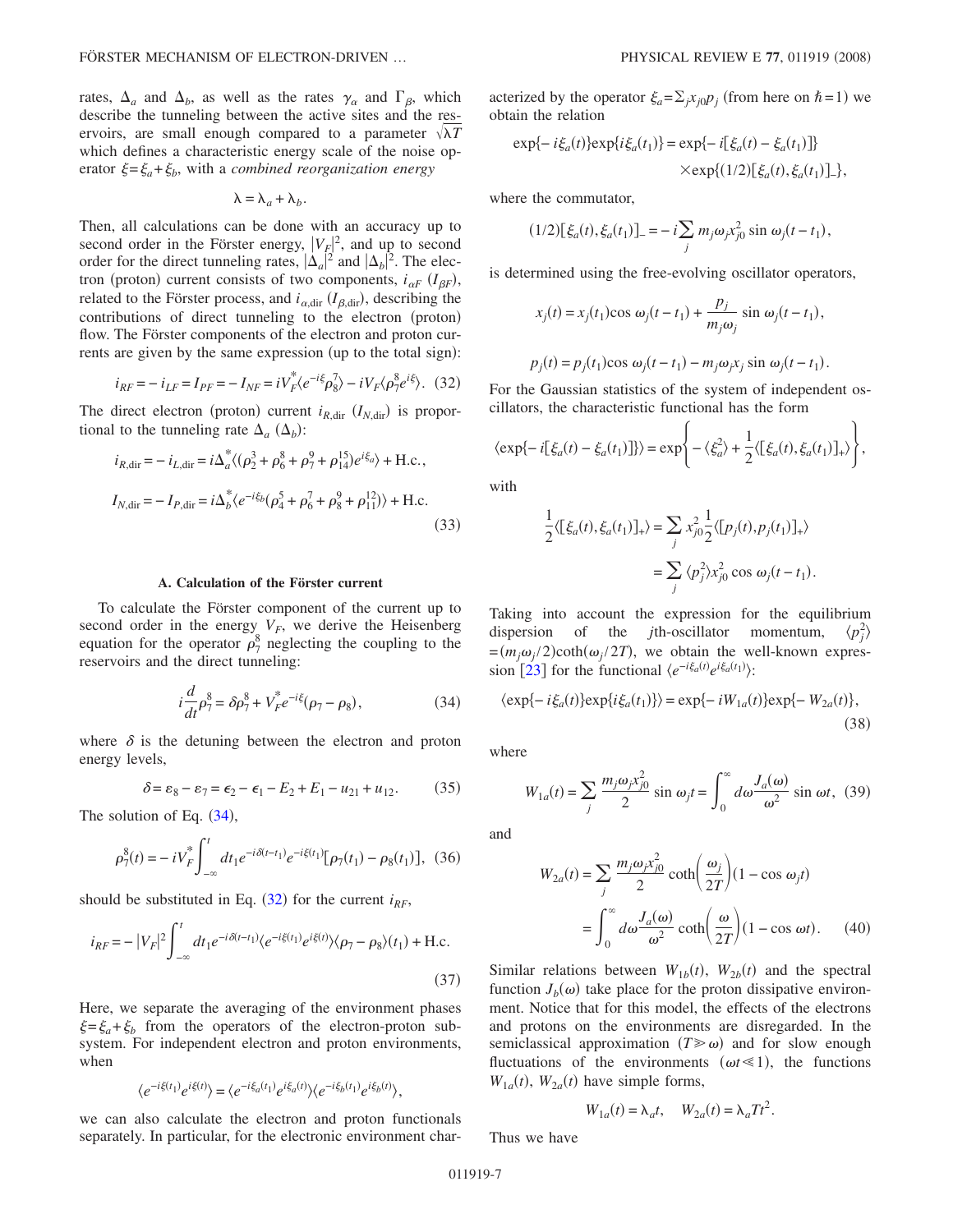<span id="page-7-2"></span>
$$
\langle \exp\{-i\xi_a(t)\} \exp\{i\xi_a(t_1)\}\rangle = \exp\{-i\lambda_a(t-t_1)\}\n\n\times \exp\{-\lambda_a T(t-t_1)^2\}.
$$
 (41)

The total characteristic functional involved in Eq. ([37](#page-6-2)) for the Förster current,  $\langle e^{-i\xi(t)}e^{i\xi(t_1)}\rangle = e^{-i\lambda(t-t_1)}e^{-\lambda T(t-t_1)^2}$ , has an effective correlation time  $(h=1)$ ,

$$
\tau_c = \frac{1}{\sqrt{\lambda T}},
$$

which is determined by the *combined* electron-proton reorganization energy,  $\lambda = \lambda_a + \lambda_b$ . At strong enough electronproton couplings to the surroundings, the correlation time  $\tau_c$ is much shorter than the time scale of the probabilities  $\rho_n$ , so that in Eq. ([37](#page-6-2)) we can put  $\langle \rho_7 - \rho_8 \rangle(t_1) \simeq \langle \rho_7 - \rho_8 \rangle(t)$ . It allows us to obtain a simple expression for the Förster current:

$$
i_{RF} = -i_{LF} = I_{PF} = -I_{NF} = \kappa \langle \rho_8 - \rho_7 \rangle, \tag{42}
$$

<span id="page-7-3"></span><span id="page-7-0"></span>where  $\kappa$  looks like the well-known semiclassical Marcus rate  $[23, 24]$  $[23, 24]$  $[23, 24]$ ,

$$
\kappa = \sqrt{\frac{\pi}{\lambda T}} |V_F|^2 \exp\left[-\frac{(\delta - \lambda)^2}{4\lambda T}\right],\tag{43}
$$

but with the only difference that instead of the reaction free energy of a proton pumping step,  $\Delta G \sim E_2 - E_1 \sim \epsilon_2 - \epsilon_1$ , here we have the *electron-proton detuning*,

$$
\delta = \epsilon_2 - \epsilon_1 - E_2 + E_1 - u_{21} + u_{12},
$$

which is much smaller and can be even zero for the case of an exact electron-proton resonance. Near these *resonant* conditions, when  $\delta = \lambda$ , the proton pump should be most effective.

#### **B. Direct currents**

Similar calculations (not shown here) demonstrate that the direct electron (proton) current, Eq. ([33](#page-6-3)), is proportional to the standard nonresonant Marcus rate  $k_a$   $(k_b)$ :

<span id="page-7-1"></span>
$$
i_{R,dir} = -i_{L,dir} = k_a \langle \rho_3 + \rho_8 + \rho_9 + \rho_{15} - \rho_2 - \rho_6 - \rho_7 - \rho_{14} \rangle,
$$
  
\n
$$
I_{N,dir} = -I_{P,dir} = k_b \langle \rho_5 + \rho_7 + \rho_9 + \rho_{12} - \rho_4 - \rho_6 - \rho_8 - \rho_{11} \rangle,
$$
\n(44)

<span id="page-7-4"></span>where

$$
\kappa_a = \sqrt{\frac{\pi}{\lambda_a T}} |\Delta_a|^2 \exp\left[ -\frac{(\epsilon_2 - \epsilon_1 - \lambda_a)^2}{4\lambda_a T} \right],
$$

$$
\kappa_b = \sqrt{\frac{\pi}{\lambda_b T}} |\Delta_b|^2 \exp\left[ -\frac{(E_2 - E_1 - \lambda_b)^2}{4\lambda_b T} \right].
$$
(45)

The processes of *direct* electron and proton tunnelings lead to the *downhill transfer* of protons, *discharging* the proton battery. However, this process is significantly suppressed when the separation of the proton energy levels is much higher than the reorganization energy  $\lambda_b$ .

# **IV. DENSITY MATRIX**

The electron and proton currents, Eqs.  $(42)$  $(42)$  $(42)$  and  $(44)$  $(44)$  $(44)$ , are determined by the diagonal elements of the density matrix of the electron-proton system  $\langle \rho_m \rangle$  over the eigenstates, Eq.  $(18)$  $(18)$  $(18)$ , of the Hamiltonian, Eq.  $(16)$  $(16)$  $(16)$ . To obtain the diagonal elements of the density matrix, we write the Heisenberg equation for the operators  $\rho_m$  taking into account the basis Hamiltonian  $H_0 = \sum_n \varepsilon_n \rho_n$ , complemented by terms which are responsible for (i) the Förster process  $H_F$ , (ii) the direct tunneling events between the active sites  $H_{\text{dir}}$ , and (iii) the tunneling coupling between the reservoirs and the active sites  $H_{\text{tun}}$ 

$$
i\rho_m = [H, \rho_m]_- = [\rho_m, H_F]_- + [\rho_m, H_{\text{dir}}]_- + [\rho_m, H_{\text{tun}}]_-.
$$

With the tunneling Hamiltonian, Eq.  $(3)$  $(3)$  $(3)$ , where the electron and proton operators are represented as expansions,

$$
a_{\sigma} = \sum_{mn} a_{\sigma;mn} \rho_m^n, \quad b_{\sigma} = \sum_{mn} b_{\sigma;mn} \rho_m^n
$$

[see Eq.  $(19)$  $(19)$  $(19)$ ], we obtain the contribution of the two pairs of reservoirs to the evolution of the operator  $\rho_m$  as

$$
[\rho_m, H_{\text{tun}}]_{-} = -\sum t_{kR} e^{-i\xi_d/2} c_{kR}^{+} (a_{1;mn}\rho_m^n - a_{1;nm}\rho_n^m)
$$
  

$$
-\sum t_{kL} c_{kL}^{+} (a_{1;mn}\rho_m^n - a_{1;nm}\rho_m^m) e^{i\xi_d/2}
$$
  

$$
-\sum T_{qN} d_{qN}^{+} (b_{1;mn}\rho_m^n - b_{1;nm}\rho_m^m) e^{i\xi_b/2}
$$
  

$$
-\sum T_{qP} e^{-i\xi_b/2} d_{qP}^{+} (b_{2;mn}\rho_m^n - b_{2;nm}\rho_m^m) - \{\text{H.c.}\}.
$$
  
(46)

Substituting Eq. ([27](#page-5-1)) for the leads reactions, and averaging over the Fermi distributions of electrons and protons in the leads and over the fluctuations of the environments, we obtain the contribution of leads to the master equation for the probabilities  $\langle \rho_m \rangle$ :

$$
\langle \left[\rho_m, H_{\text{tun}}\right]_{-} \rangle = i \sum_{n} \left( \gamma_{mn}^{\text{tun}} \langle \rho_n \rangle - \gamma_{nm}^{\text{tun}} \langle \rho_m \rangle \right),\tag{47}
$$

<span id="page-7-5"></span>with the relaxation matrix

$$
\gamma_{mn}^{\text{tun}} = \gamma_R \{ |a_{1;mn}|^2 [1 - f_R(\omega_{nm})] + |a_{1;nm}|^2 f_R(\omega_{mn}) \} + \gamma_L \{ |a_{2;mn}|^2 [1 - f_L(\omega_{nm})] + |a_{2;nm}|^2 f_L(\omega_{mn}) \} + \Gamma_N \{ |b_{1;mn}|^2 [1 - F_N(\omega_{nm})] + |b_{1;nm}|^2 F_N(\omega_{mn}) \} + \Gamma_P \{ |b_{2;mn}|^2 [1 - F_P(\omega_{nm})] + |b_{2;nm}|^2 F_P(\omega_{mn}) \}.
$$
\n(48)

The products of free reservoir operators, such as  $c_{k\alpha}^{(0)}(t)$ , and an arbitrary Fermi operator of electrons,  $\mathcal{Z}_F$ , can be calculated using the formula

$$
\langle \mathcal{Z}_F(t)c_{k\alpha}^{(0)}(t)\rangle = -it_{k\alpha\sigma} \int dt_1 \langle c_{k\alpha}^{(0)+}(t_1)c_{k\alpha}^{(0)}(t)\rangle
$$

$$
\times \langle [\mathcal{Z}_F(t), a_{\sigma}(t_1)]_+ \rangle \theta(t - t_1). \tag{49}
$$

Similar formulas can be employed for the proton component. The Förster process contributes to the evolution of two components of the density matrix,  $\rho_7$  and  $\rho_8$ ,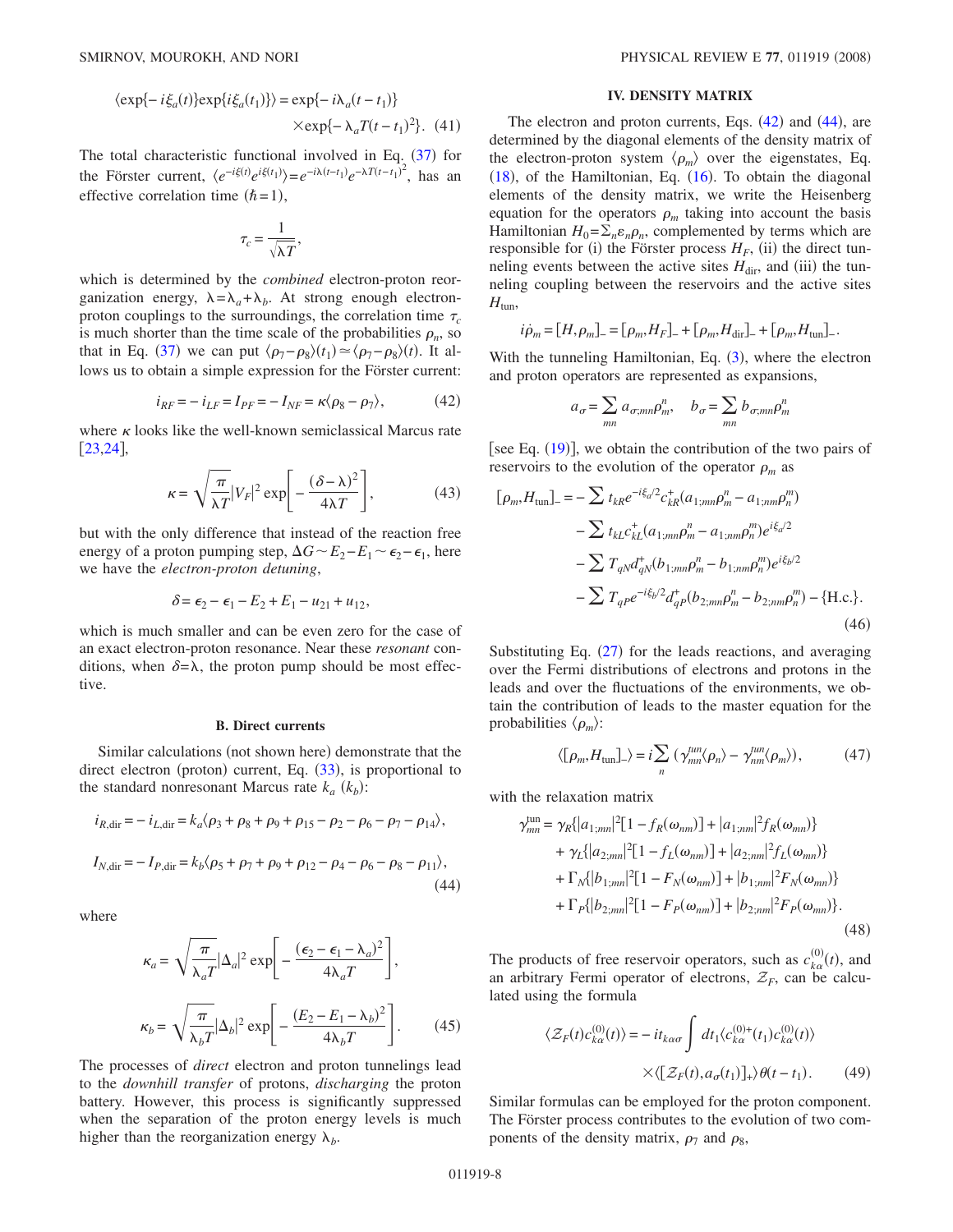FÖRSTER MECHANISM OF ELECTRON-DRIVEN ...

$$
[\rho_7, H_F]_- = -[\rho_8, H_F]_- = V_F \rho_7^8 e^{i\xi} - V_F^* e^{-i\xi} \rho_8^7.
$$
 (50)

Due to the weakness of the tunneling processes, we disregard the overlap of the different tunneling mechanisms in the master equation for the distribution  $\langle \rho_m \rangle$ . Substituting Eq. ([36](#page-6-4)) for the operator  $\rho_7^8$  and its conjugate jointly with Eq.  $(41)$  $(41)$  $(41)$  for the characteristic functional of the environments, we obtain the contribution of the Förster process to the master equation as

$$
\langle [\rho_7, H_F]_- \rangle = -\langle [\rho_8, H_F]_- \rangle = i\kappa (\langle \rho_8 \rangle - \langle \rho_7 \rangle), \qquad (51)
$$

where  $\kappa$  is the resonant Marcus rate, Eq. ([43](#page-7-3)). In a similar way, we determine that the direct tunneling between the active sites contributes to the equations for the following probabilities:

$$
\langle [\rho_2, H_{\text{dir}}]_{-}\rangle = -\langle [\rho_3, H_{\text{dir}}]_{-}\rangle = i\kappa_a (\langle \rho_3 \rangle - \langle \rho_2 \rangle),
$$
  

$$
\langle [\rho_4, H_{\text{dir}}]_{-}\rangle = -\langle [\rho_5, H_{\text{dir}}]_{-}\rangle = i\kappa_b (\langle \rho_5 \rangle - \langle \rho_4 \rangle),
$$
  

$$
\langle [\rho_6, H_{\text{dir}}]_{-}\rangle = i\kappa_a (\langle \rho_8 \rangle - \langle \rho_6 \rangle) + i\kappa_b (\langle \rho_7 \rangle - \langle \rho_6 \rangle),
$$
  

$$
[\rho_7, H_{\text{dir}}]_{-} = i\kappa_a (\langle \rho_9 \rangle - \langle \rho_7 \rangle) - i\kappa_b (\langle \rho_7 \rangle - \langle \rho_6 \rangle),
$$
  

$$
[\rho_8, H_{\text{dir}}]_{-} = -i\kappa_a (\langle \rho_8 \rangle - \langle \rho_6 \rangle) + i\kappa_b (\langle \rho_9 \rangle - \langle \rho_8 \rangle),
$$
  

$$
[\rho_9, H_{\text{dir}}]_{-} = -i\kappa_a (\langle \rho_9 \rangle - \langle \rho_7 \rangle) - i\kappa_b (\langle \rho_9 \rangle - \langle \rho_8 \rangle),
$$
  

$$
[\rho_{11}, H_{\text{dir}}]_{-} = -[\rho_{12}, H_{\text{dir}}]_{-} = i\kappa_b (\langle \rho_{12} \rangle - \langle \rho_{11} \rangle),
$$
  

$$
[\rho_{14}, H_{\text{dir}}]_{-} = -[\rho_{15}, H_{\text{dir}}]_{-} = i\kappa_a (\langle \rho_{15} \rangle - \langle \rho_{14} \rangle),
$$

where  $k_a$  and  $k_b$  are the nonresonant Marcus rates given by Eq. ([45](#page-7-4)). Combining all contributions, we obtain the following master equation for the probabilities  $\langle \rho_m \rangle$ :

$$
\langle \dot{\rho}_m \rangle + \gamma_m \langle \rho_m \rangle = \sum_n \gamma_{mn} \langle \rho_n \rangle, \tag{52}
$$

<span id="page-8-0"></span>with the relaxation rates  $\gamma_m = \sum_n \gamma_{nm}$ , where  $\gamma_{mn} = \gamma_{mn}^{\text{tun}}$  given by Eq. ([48](#page-7-5)) for all matrix elements except

$$
\gamma_{2,3} = \gamma_{2,3}^{\text{tun}} + k_a; \ \gamma_{3,2} = \gamma_{3,2}^{\text{tun}} + k_a; \ \gamma_{4,5} = \gamma_{4,5}^{\text{tun}} + k_b; \n\gamma_{5,4} = \gamma_{5,4}^{\text{tun}} + k_b; \ \gamma_{6,7} = \gamma_{6,7}^{\text{tun}} + k_b; \ \gamma_{7,6} = \gamma_{7,6}^{\text{tun}} + k_b; \n\gamma_{6,8} = \gamma_{6,8}^{\text{tun}} + k_a; \ \gamma_{8,6} = \gamma_{8,6}^{\text{tun}} + k_a; \ \gamma_{7,8} = \gamma_{7,8}^{\text{tun}} + \kappa; \n\gamma_{8,7} = \gamma_{8,7}^{\text{tun}} + \kappa; \ \gamma_{7,9} = \gamma_{7,9}^{\text{tun}} + k_a; \ \gamma_{9,7} = \gamma_{9,7}^{\text{tun}} + k_a; \n\gamma_{8,9} = \gamma_{8,9}^{\text{tun}} + k_b; \ \gamma_{9,8} = \gamma_{9,8}^{\text{tun}} + k_b; \ \gamma_{11,12} = \gamma_{11,12}^{\text{tun}} + k_b; \n\gamma_{12,11} = \gamma_{12,11}^{\text{tun}} + k_b; \ \gamma_{14,15} = \gamma_{14,15}^{\text{tun}} + k_a; \ \gamma_{15,14} = \gamma_{15,14}^{\text{tun}} + k_a.
$$
\n(53)

It should be noted that the *key ingredient* of the proposed model is the *resonant Förster exchange of energy* between electrons and protons. This process takes place in a time interval

$$
\tau_F = \frac{1}{2\kappa},
$$

where  $\kappa$  is the resonant Marcus rate Eq. ([43](#page-7-3)), as follows from the solution of the rate equations,  $\langle \dot{\rho}_7 \rangle = -\kappa \langle \rho_7 - \rho_8 \rangle = -\langle \dot{\rho}_8 \rangle$ , derived in the absence of the leads. If our system is initially in the state  $|8\rangle$  with the excited electron and with the proton in the ground state, then, the probability to be in the state  $|7\rangle$ , where the proton is on the upper level and the electron in the ground state, is given by the formula

$$
\rho_7(t) = (1 - e^{-2\kappa t})/2.
$$

After a lapse of time scale  $\tau_F$ , the proton goes to the excited state with probability 1/2.

#### **V. RESULTS AND DISCUSSION**

The steady-state version of Eq.  $(52)$  $(52)$  $(52)$ ,

$$
\sum_{n} \gamma_{nm} \langle \rho_m \rangle = \sum_{n} \gamma_{mn} \langle \rho_n \rangle \tag{54}
$$

 $(m, n=1, \ldots, 16)$ , has been solved numerically jointly with the normalization condition  $\Sigma_m \rho_m = 1$ , with subsequent calculations of the electron and proton currents through the system, Eqs.  $(42)$  $(42)$  $(42)$  and  $(44)$  $(44)$  $(44)$ , and populations of all active sites,  $\langle n_{\sigma} \rangle$  and  $\langle N_{\sigma} \rangle$ . To obtain numerical values, we assume that the electron potential well, presumably attached to the binuclear center, contains two active electron sites and has a radius  $r_0$  of about 0.1 nm. The proton potential well with a radius  $R_0 \sim 0.01$  nm can be located at the pump center *X* at a distance  $R \sim 1$  nm from the electron sites. Thus in a medium with a dielectric constant  $\epsilon_r = 3$  (dry protein), the Förster con-stant in Eq. ([7](#page-2-4)) has a  $V_F \sim 1$  meV. Taking into account renormalization effects for the direct Coulomb coupling between electrons and protons, we choose

$$
u_{11} \simeq u_{12} \simeq u_{21} \simeq u_{22} = 400 \text{ meV}
$$

which is close to the energy of the Coulomb interaction, *u*  $\approx$  480 meV, of two charges located a distance  $R \approx 1$  nm apart. The on-site Coulomb repulsion energies,  $u_e$  and  $u_p$ , are estimated as

$$
u_e \simeq u_p \simeq 4000 \text{ meV},
$$

which is enough to avoid the double occupation of the active sites. For the rates of the possible direct electron and proton transitions between the active sites, we take the values  $\Delta_a$  $= 1$  meV and  $\Delta_b = 0.1$  meV, respectively. The tunneling couplings of the electrons to the leads are  $\Gamma_L = \Gamma_R = 0.85$  meV, and the proton rates are  $\Gamma_{N}=\Gamma_{P}=0.1$  meV. For the optimal efficiency of the pump, we choose the energy levels of the electron and proton active sites as

$$
\epsilon_1 = 100
$$
 meV,  $\epsilon_2 = 600$  meV

and

$$
E_1 = 350
$$
 meV,  $E_2 \approx 850$  meV,

so that the difference between the electron energy levels  $\epsilon_2$ and  $\epsilon_1$  corresponds to the realistic drop of the COX redox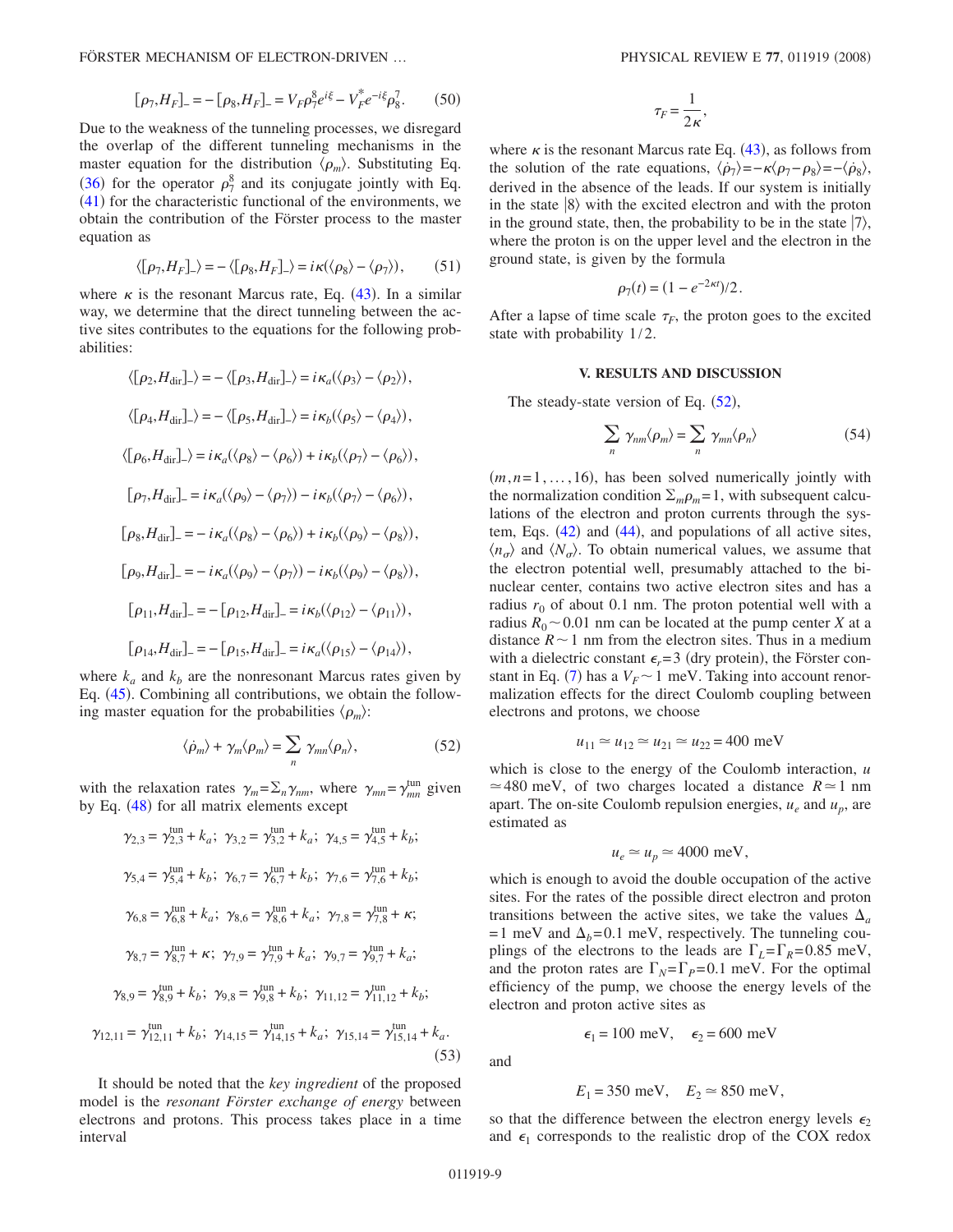potential  $\left|2,15\right|$  $\left|2,15\right|$  $\left|2,15\right|$  $\left|2,15\right|$ , and it is in resonance with the separation of proton levels

$$
\epsilon_2 - \epsilon_1 = E_2 - E_1 = 500 \text{ meV}.
$$

We consider here intermediate values of the reorganization energies,

$$
\lambda_a \simeq \lambda_b \simeq 3 \text{ meV}, \quad \lambda \simeq 6 \text{ meV},
$$

which are higher than the Förster constant  $V_F$  and all other tunneling rates. Then the Marcus constants related to the direct tunneling,  $k_a, k_b$ , Eq. ([45](#page-7-4)), are negligibly small  $(\sim 10^{-100} \text{ meV}/\hbar)$ ; however, the Förster rate, Eq. ([43](#page-7-3)), is quite pronounced,  $\kappa \approx 0.1$  meV/ $\hbar \approx 150$  ns<sup>-1</sup>. The rates  $\kappa_a$ ,  $\kappa_b$ , and  $\kappa$  can be measured in the units of meV/ $\hbar$  or in the inverse nanoseconds (ns): 1 meV/ $\hbar \approx 1500 \text{ ns}^{-1}$ . The real values of the reorganization energies  $\lambda_a$ ,  $\lambda_b$  are not known yet for the enzyme cytochrome *c* oxidase, although it is expected that they are of order or higher than 100 meV  $[14,23]$  $[14,23]$  $[14,23]$  $[14,23]$ . These numbers can be estimated from measurements of the temperature dependence of the Marcus rates  $\kappa_a$ ,  $\kappa_b$ , Eq. ([45](#page-7-4)), for the transitions between the active electron and proton sites.

It should be noted that at the reorganization energies  $\lambda_a, \lambda_b \approx 100$  meV, and at the physiological temperature, *T*  $=$  36.6  $\degree$ C, direct tunneling processes are also significantly suppressed,

$$
\kappa_a \sim 10^{-5} \text{ ns}^{-1}, \quad \kappa_b \sim 10^{-15} \text{ ns}^{-1}.
$$

However, the Förster mechanism of energy transfer survives near the electron-proton resonance with the rate  $\kappa \sim 30 \text{ ns}^{-1}$ . This means that even for the case of strong coupling to the dissipative environments, the pure electron-proton Förster exchange (with no leads) occurs over the time scale

$$
\tau_F = 1/(2\kappa) \sim 20 \text{ ps}.
$$

In the following, all contributions of the direct tunneling are disregarded, so that the total particle current is exclu-sively determined by the Förster component, Eq. ([42](#page-7-0)), and the electron flow from the left reservoir to the right one,  $i_R$ , is exactly equal to the particle current of protons,

$$
I_P = -I_N = i_R,
$$

flowing from the negative side to the positive side of the membrane against the concentration gradient. In other words, one proton is pumped through the membrane per each electron transferred to the oxygen molecule  $O_2$  that can play the role of our right electron reservoir, consistent with experimental observations of Refs.  $[3,4,7]$  $[3,4,7]$  $[3,4,7]$  $[3,4,7]$  $[3,4,7]$ . It should be mentioned that in the present model, we do not consider substrate protons, which are also taken from the negative side of the membrane to form the water molecules.

## **Pumping effects**

Here, the positive direction of the current is defined to be from the higher chemical potential to the lower chemical potential. The electrochemical potential of the left electron lead,  $\mu_L$ , is chosen to be higher than the potential of the right lead at the positive voltage  $V_e$ :

$$
\mu_L = V_e, \quad \mu_R = 0,
$$

whereas for the protons the chemical potential of the positive side of the membrane,  $\mu_p$ , exceeds the potential of the negative side at the positive voltage  $V_p$ :

$$
\mu_P = V_p, \quad \mu_N = 0.
$$

Notice that throughout the paper the "voltages"  $V_e$ ,  $V_p$  incorporate the absolute value of the electron charge and are measured in meV. When the electron voltage is positive,  $V_e > 0$ , the electron particle current  $i_R$ , Eq.  $(24)$  $(24)$  $(24)$ , should be positive because the electron concentration of the right lead increases. At normal conditions, the protons should also flow from the positive side of the membrane (having a higher chemical potential at  $V_p > 0$ ) to the negative side, so that the population of protons on the negative side should grow, that corresponds to a positive particle current  $I_N$ .

In Fig. [2,](#page-10-0) we present the numerical solution for the dependence of the proton current  $I_N$  on the electron  $(V_e)$  and proton  $(V_p)$  voltages at the physiological temperature *T*=36.6 °C, with  $E_2$ =850 meV. The particle current is measured here in the inverse nanoseconds, ns−1, so that, for example, the value  $I_N$ =−1 ns<sup>−1</sup> corresponds to the transfer of one proton per one nanosecond from the negative side of the membrane to the positive side. It is evident from Fig. [2](#page-10-0) that the uphill proton current (corresponding to negative values of  $I_N$ ) starts at electron voltages exceeding a threshold value *Ve*<sup>0</sup> =550 meV provided that the proton voltage buildup is less than 450 meV. At these voltages, the states

$$
|7\rangle = a_1^{\dagger}b_2^{\dagger}|{\rm Vac}\rangle
$$
 and  $|8\rangle = a_2^{\dagger}b_1^{\dagger}|{\rm Vac}\rangle$ 

participating in the Förster transfer [see Eq.  $(42)$  $(42)$  $(42)$ ] and having energies  $\sim$  550 meV begin to be populated. It is of interest that at lower voltages the state  $|6\rangle = a_1^{\dagger} b_1^{\dagger} | \text{Vac} \rangle$  containing an electron in the state  $1_e$  with energy  $\epsilon_1=100$  meV and a proton in the state  $1_p$ , having an energy  $E_1 = 350$  meV, is partially populated. Here, the electron-proton Coulomb attraction,  $u_{11}$ =−400 meV, comes into play, lowering the total energy to the value  $\varepsilon_6$ =50 meV.

For the chosen parameters, the particle current  $I_N$  saturates at electron voltages higher than 700 meV with the value corresponding to the translocation of 30 protons in 1 ns. It shows the efficiency of the Förster pumping mechanism, although the real rate for the proton transfer through the *D* pathway (see Ref. [[3](#page-11-1)]) is much less:  $\sim 10^3 - 10^4$  protons per second. This pumping rate can be obtained in the framework of our model if we significantly decrease the tunneling couplings between the active sites and the electron and proton reservoirs:  $\Gamma_L \sim \Gamma_R \sim 10^{-7}$  meV,  $\Gamma_N \sim \Gamma_P \sim 10^{-8}$  meV. It has no effect on the main features of the present model, and, in the following, we return to the case of the fast electron and proton delivery to the active sites.

If the electron voltage is low enough,  $V_e < 300$  meV, but the proton voltage is high,  $V_p > 500$  meV, the proton flow reverses its direction, so that the protons move along the concentration gradient from the positive side of the membrane to the mitochondria interior. The downhill flow of the protons is especially significant when the proton voltage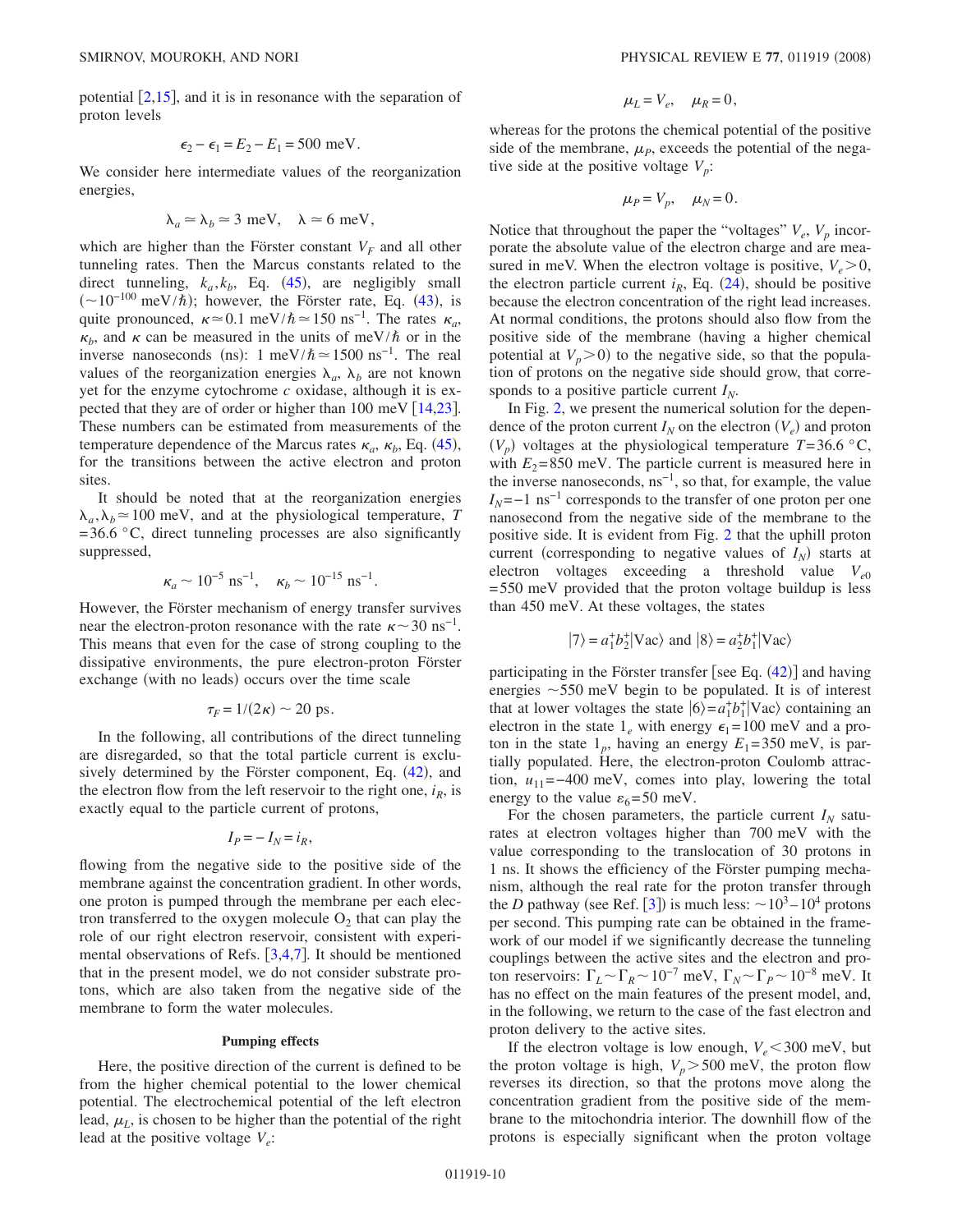<span id="page-10-0"></span>

FIG. 2. (Color online) Proton current  $I_N$  (a number of protons transferred through the membrane in 1 ns) as a function of the electron  $(V_e)$ and proton  $(V_p)$  voltage buildups at the physiological temperature  $T=36.6$  °C and at the resonant condition,  $E_2=850$  meV. Notice that the absolute value of the electron charge  $|e|$  is included into the definitions of voltages  $V_e$ ,  $V_p$ , which are measured here in meV.

exceeds the value of 850 meV. However, even at high proton voltages, the discharge of the mitochondrion battery can be prevented by applying the electron potential above the threshold  $V_{e0}$ =550 mV. We emphasize that, within this model, we do not need any additional gates to inhibit the translocation of protons back to the negatively charged interior, although the pump can work in the reverse regime. A possibility to control and even reverse the proton current by applying the electron voltage is a specific property of the present model reflecting a strong interconnection of electron and proton tunneling due to the Förster coupling. The optimal value for the proton voltage buildup,  $V_p = 250$  meV, correlates well with experimental data for the proton-motive force of about  $200-250$  $200-250$  meV  $[2,3,6]$  $[2,3,6]$  $[2,3,6]$  $[2,3,6]$ .

The resonant character of the Förster energy transfer is demonstrated in Fig. [3](#page-10-1) where we plot a dependence of the proton current  $I_N$  on the variation of the higher energy level of the protons,  $E_2$ , at several temperatures  $T$  measured in degrees Celsius. It is evident that the current  $I_N$  has the maximum absolute value at the energy

<span id="page-10-1"></span>

FIG. 3. (Color online) Dependence of the proton current  $I_N$  on the resonant conditions (a variation of the upper proton energy level  $E_2$ ) at different temperatures, for optimal values of the electron and proton voltages:  $V_e$ =700 meV,  $V_p$ =250 meV.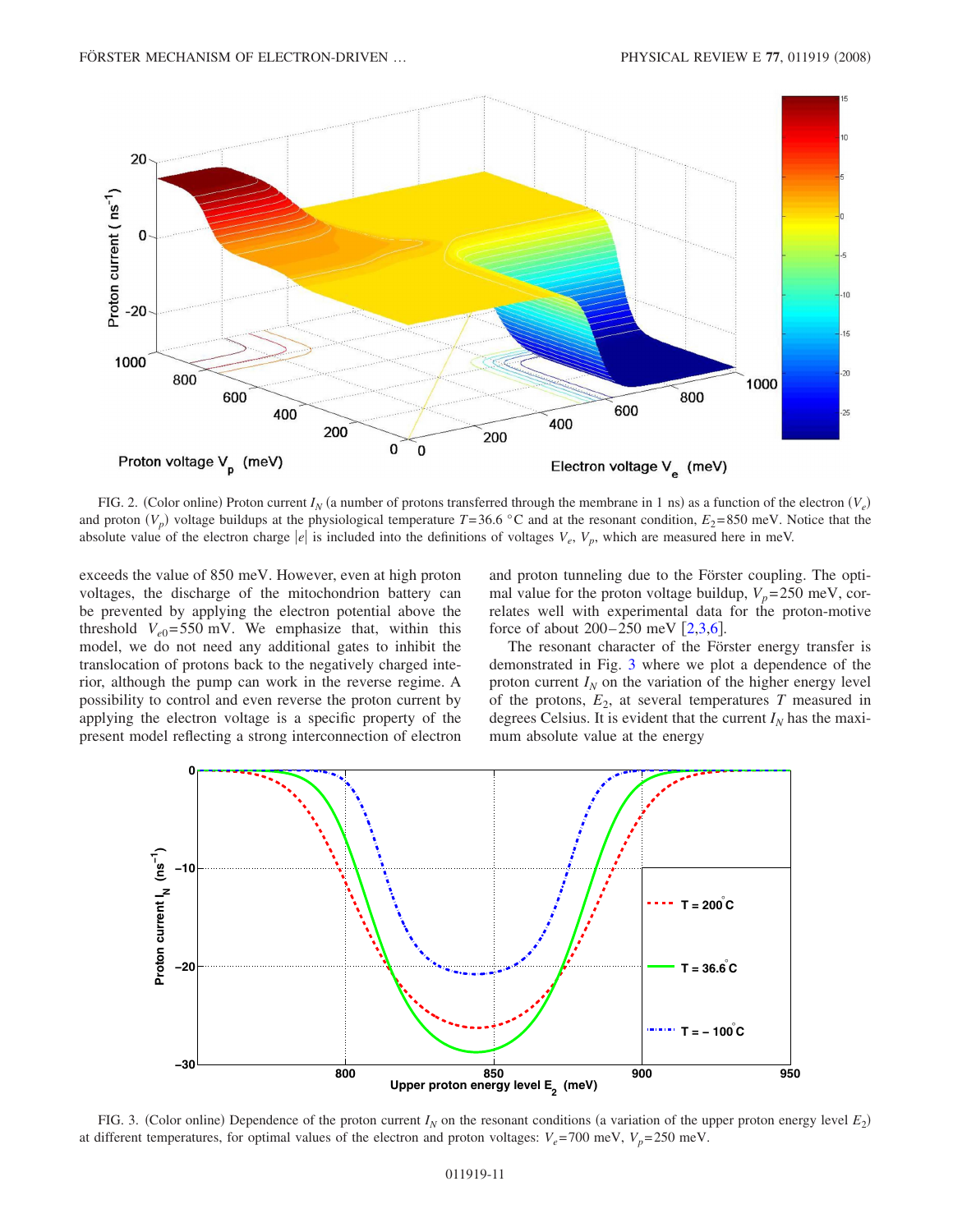<span id="page-11-6"></span>

FIG. 4. (Color online) Proton current  $I_N$  as a function of temperature *T* for  $E_2$ =850 meV,  $V_e$ =700 meV,  $V_p$ =250 meV. The maximum value of the uphill proton current  $|I_N|$  (which appears as a minimum in the plot) corresponds to the temperature  $T=36.6$  °C.

$$
E_2 = \epsilon_2 - \epsilon_1 + E_1 - \lambda = 844 \text{ meV},
$$

which is slightly shifted from its resonance value  $E_2$ =850 meV in accordance with the maximum of the Marcus constant  $\kappa$ , Eq. ([43](#page-7-3)).

In Fig. [4](#page-11-6) we present the temperature dependence of the uphill proton current near the optimal point

$$
V_e = 700
$$
 meV,  $V_p = 250$  meV,  $E_2 = 850$  meV.

It is clear that the proton pumping peaks at temperatures between and 100 °C with a strong decrease when the environment is colder than the water freezing point  $0^{\circ}$ C. However, the effect survives much better at high temperatures. Curiously, for the parameters used the uphill proton current has a maximum at temperatures about that of the human body (36.6  $\degree$ C). The resonant behavior of the pumping efficiency and the nonmonotonic temperature dependence of the proton current are among the specific features of the model under discussion, which can be tested experimentally.

## **VI. CONCLUSIONS**

In conclusion, we proposed and analyzed quantitatively a simple nanoelectronic and nanoprotonic model reflecting the main features of the electron-driven proton pump in the enzyme *cytochrome c oxidase*. We analyzed quantummechanical Hamiltonians for this system taking into account tunneling couplings of electrons and protons to their corresponding reservoirs and dissipative environments, as well as the electron-proton Coulomb interaction, including the resonant Förster term. Applying methods of condensed matter physics, we obtained expressions for the electron and proton currents as well as the equations of motion for the density matrix of the system. These equations were solved numerically, and we demonstrated that the resonant Förster energy exchange between electrons and protons can lead to the proton transfer from the region with smaller proton concentration to the region with larger proton concentration, thereby achieving a proton pump. The dependence of this phenomenon on temperature and the system parameters were studied and we showed that the proton pump works with maximum efficiency near physiological temperatures and at electron and proton voltage buildups related to their values for living cells.

#### **ACKNOWLEDGMENTS**

This work was supported in part by the National Security Agency, Laboratory of Physical Sciences, Army Research Office, National Science Foundation Grant No. EIA-0130383, and JSPS CTC Program. L.M. was partially supported by the NSF NIRT, Grant No. ECS-0609146.

- <span id="page-11-0"></span>[1] B. Alberts, A. Johnson, J. Lewis, M. Raff, K. Roberts, and P. Walter, *Molecular Biology of the Cell* Garland Science, New York, 2002), Chaps. 11 and 14.
- <span id="page-11-5"></span>[2] M. Wikström, Biochim. Biophys. Acta 1655, 241 (2004).
- <span id="page-11-1"></span>3 G. Bränden, R. B. Gennis, and P. Brzezinski, Biochim. Biophys. Acta 1757, 1052 (2006).
- <span id="page-11-2"></span>[4] I. Belevich, D. A. Bloch, N. Belevich, M. Wikström, and M. I. Verkhovsky, Proc. Natl. Acad. Sci. U.S.A. 104, 2685 (2007).
- <span id="page-11-3"></span>[5] M. Wikström and M. I. Verkhovsky, Biochim. Biophys. Acta 1767, 1200 (2007).
- <span id="page-11-4"></span>[6] S. Papa, N. Capitanio, and G. Capitanio, Biochim. Biophys. Acta 1655, 353 (2004).